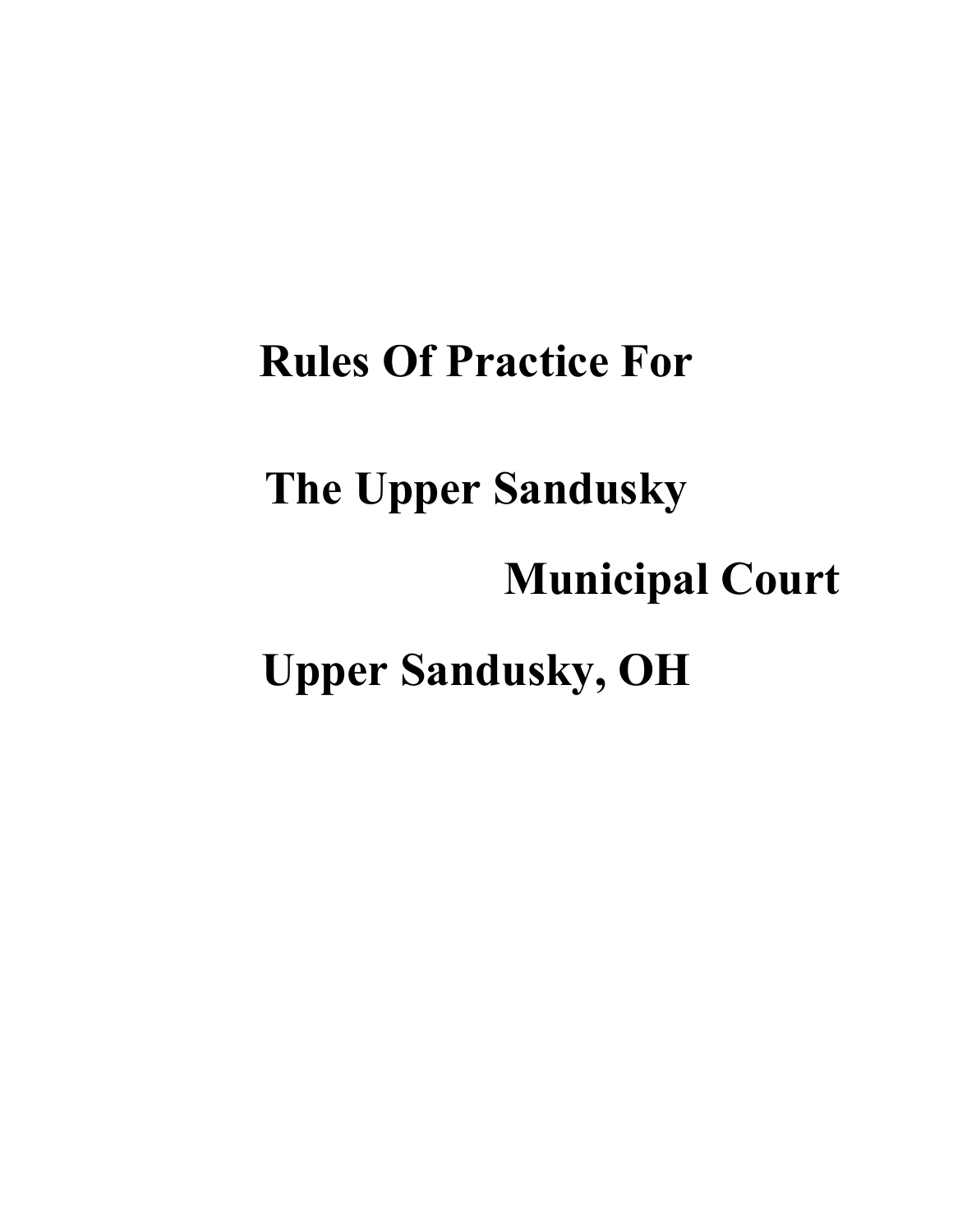# **Table Of Contents Municipal Court Rules**

# **Part II - Civil Branch**

| Rule 11 |  |
|---------|--|
| Rule 12 |  |
| Rule 13 |  |
| Rule 14 |  |
|         |  |
| Rule 16 |  |
|         |  |
|         |  |

# Part III - Trusteeship Branch

# **Part IV - Criminal Branch**

| 이 아이들은 그 사람들은 아이들은 아이들은 아이들은 아이들은 아이들의 사람들을 만들어 보이는 것이다. 이 사람들은 아이들은 아이들의 사람들은 아이들의 사람들을 만들어 있다. |  |
|--------------------------------------------------------------------------------------------------|--|

# **Part V - Court Security Standards**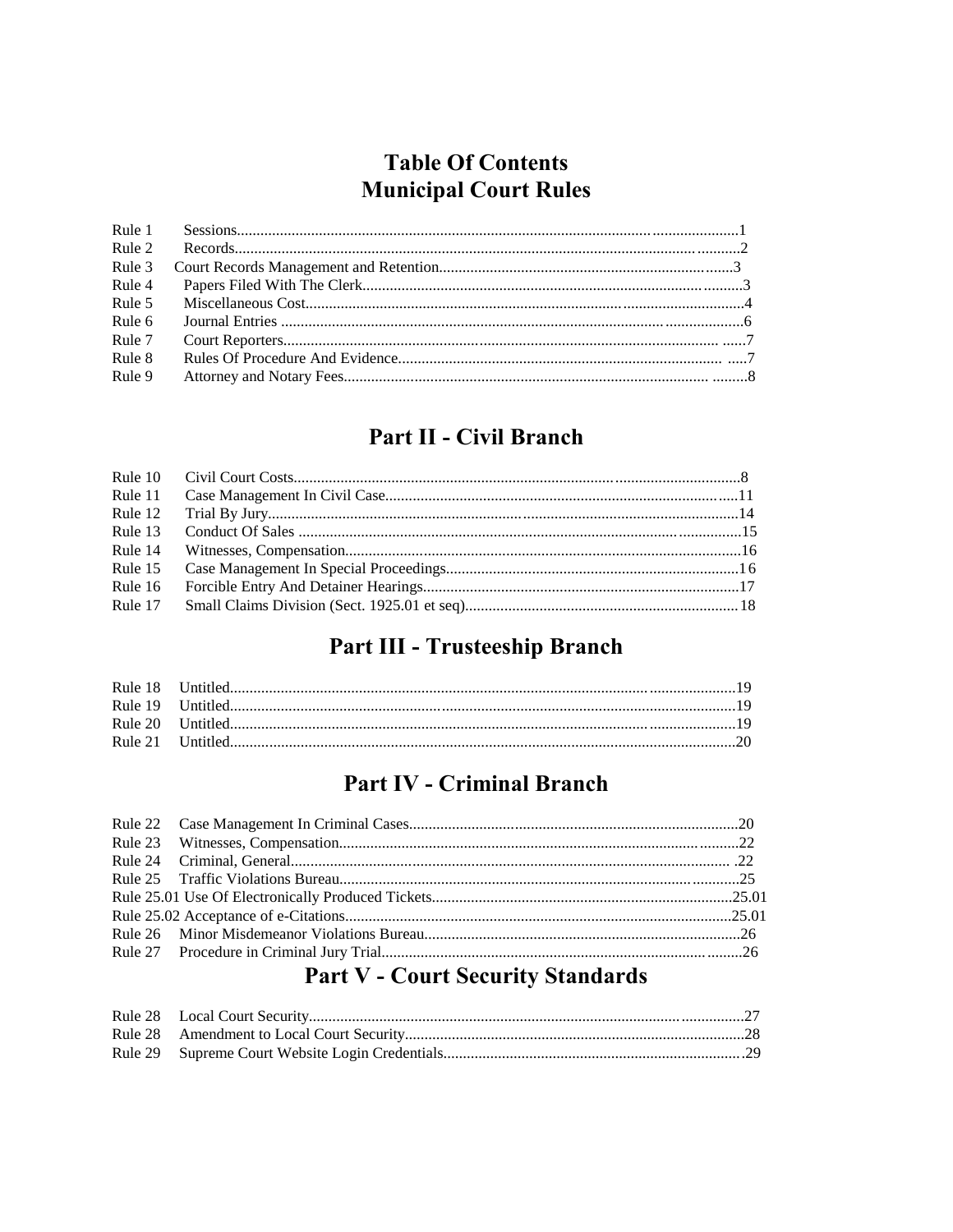### **Sessions**

 The sessions of this Court shall be from 8:00 o'clock a.m. until 4:30 o'clock p.m. during each day of the week, legal holidays and weekends excepted. The Court shall reconvene at 7:30 o'clock p.m. on Each Thursday evening, all subject to temporary modification by the Court to meet emergencies or the requirements of particular cases. The Office of the Clerk shall be open for the transaction of business during these hours.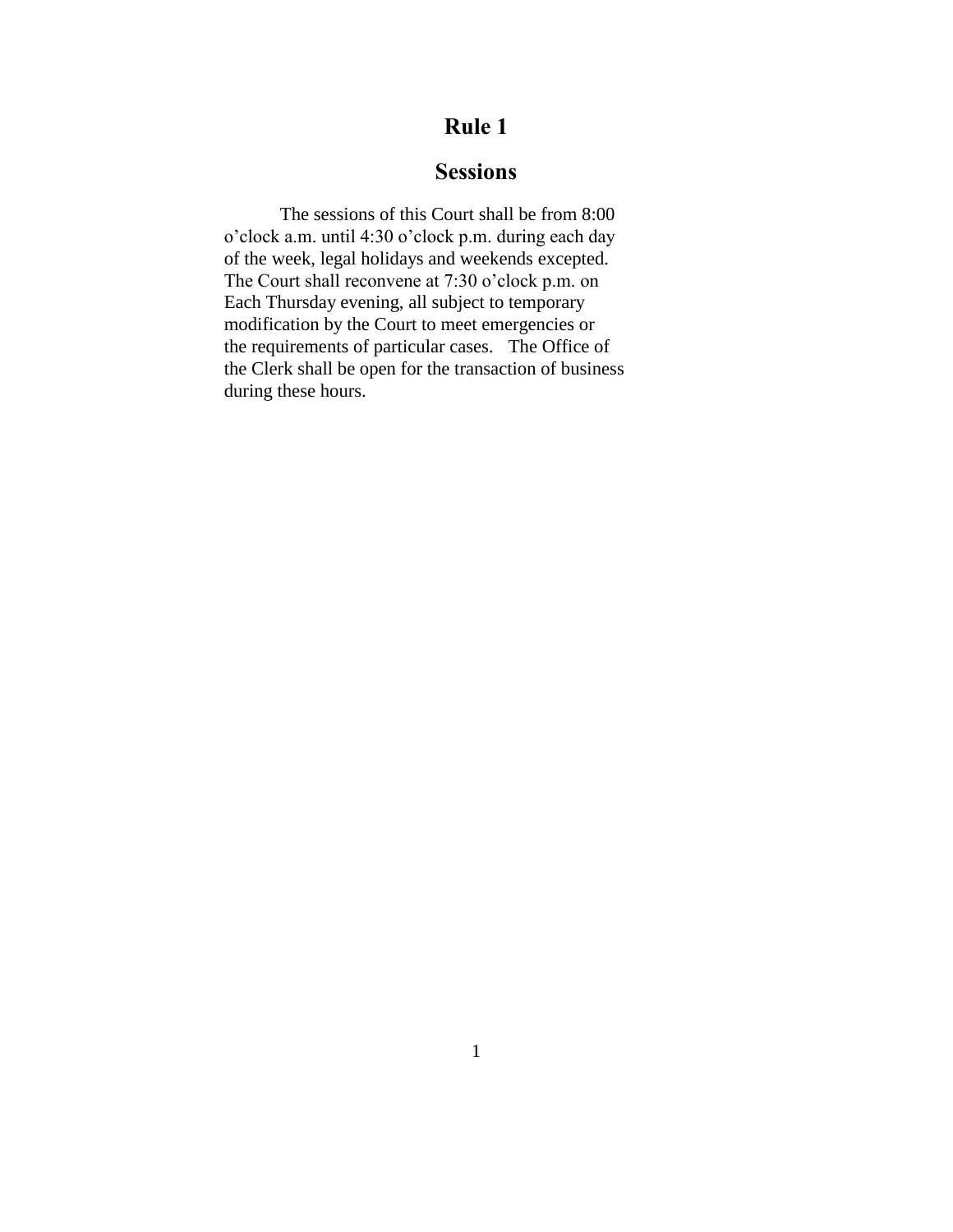# **Records**

 The Clerk shall prepare and keep the following dockets and books which shall be public records of the Court:

- A. A Civil Appearance and Execution Docket in which shall be entered in consecutive order all civil cases brought in this Court, together with all proceedings had therein, properly dated, which docket shall be the final and complete record of such cases. An extended record of case will be made only upon order of Court or written demand of party at his costs.
- B. A Criminal Appearance Docket in which shall be entered in consecutive order all criminal cases brought in this Court, together with all proceedings had therein, properly dated, which docket shall constitute the final and complete record of such case.
- C. A Traffic Appearance Docket in which shall be entered in consecutive order all traffic cases brought in this Court, together with all proceed ings had therein , properly dated, which docket shall constitute the final and complete record of such case.
- D. A Journal in which shall be recorded the Orders of the Court.
- E. A General Index, showing parties to both criminal and civil cases.
- F. A Criminal Cash Book, showing receipts and disbursements.
- G. A Civil Cash Book, showing receipts and disbursements.
- H. A Trusteeship Cash Book, showing receipts and disbursements.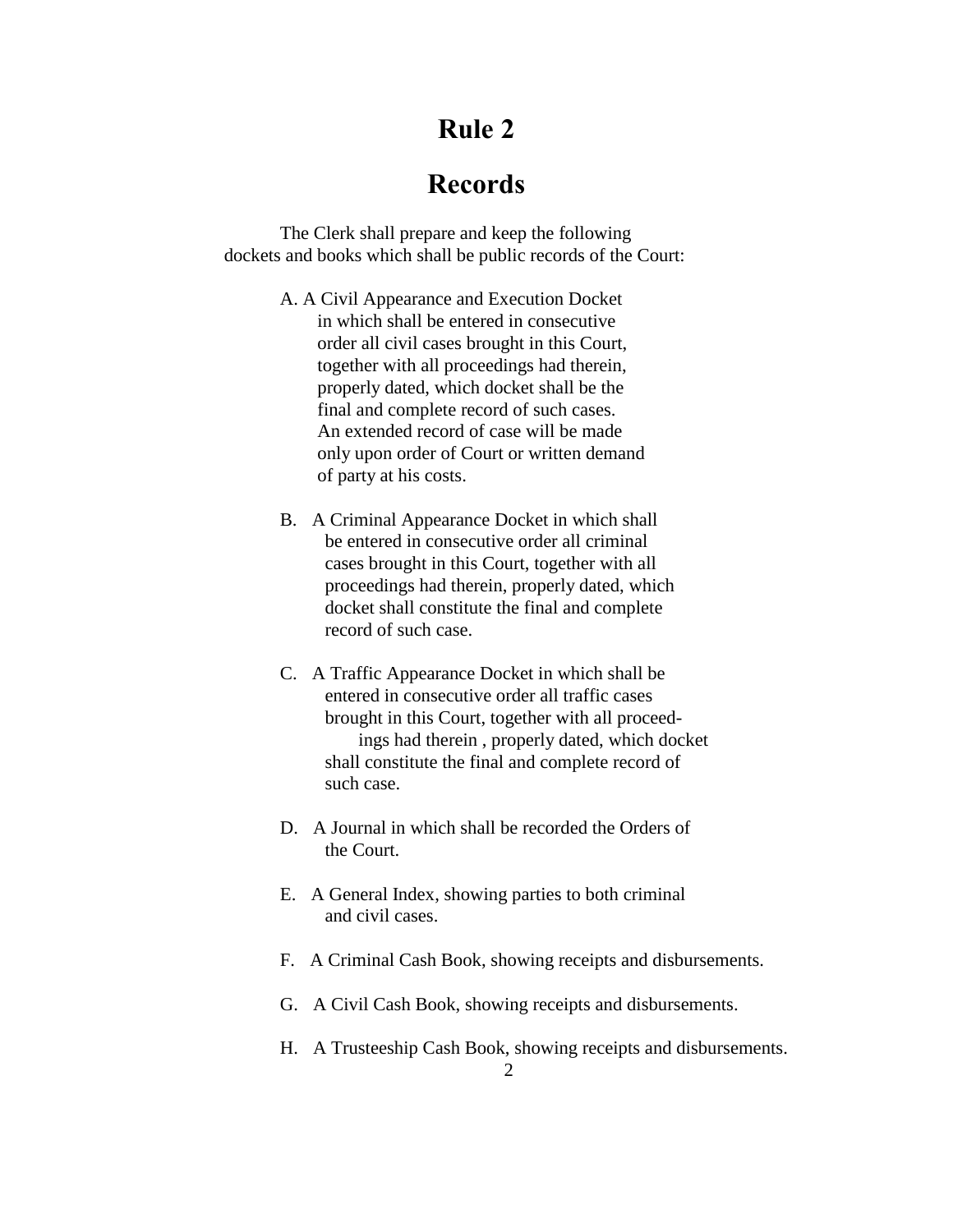# **Court Records Management and Retention**

In all cases, the provisions of Rule 26 of the Ohio Supreme Court Rules of Superintendence shall be applicable to the Municipal Court and not inconsistent with the Act establishing this court or with the Rules of Superintendence adopted by it, shall be held to govern the minimum standards for the maintenance, preservation, and destruction of records within the court and to authorize alternative electronic methods and techniques.

Attached hereto a copy of Rule 26 of the Ohio Supreme Court of the Rules of Superintendence.

# **Rule 4**

# **Papers Filed With The Clerk**

 The Clerk shall file and carefully preserve all papers filed in every action or proceeding. Original papers and depositions shall not be removed from the files except upon a written order of the Court or with the consent of the Clerk and upon receipt by the attorney. The Clerk shall not advise or prepare pleadings for litigants or affidavits for arrest, but may assist litigants in the small claims division.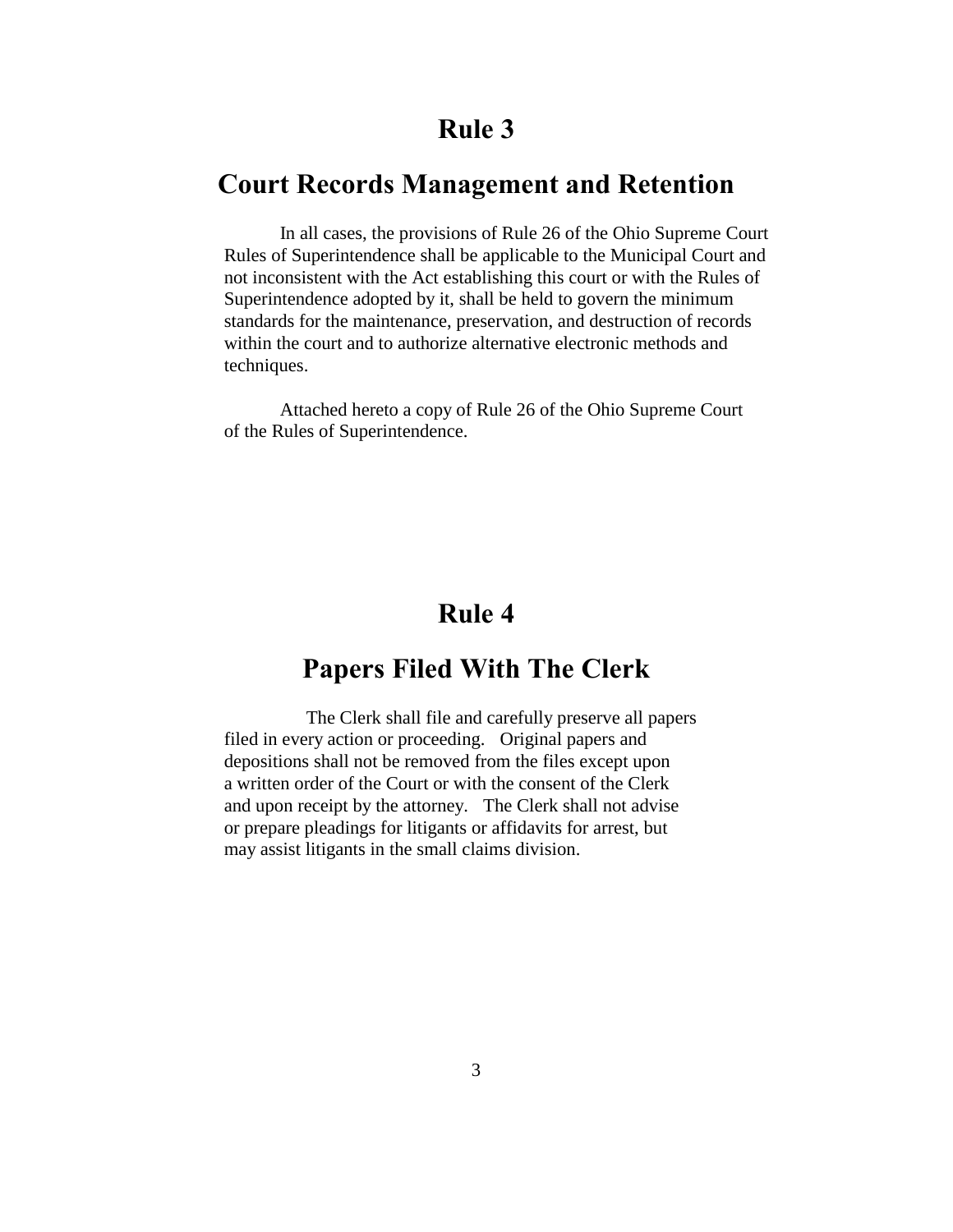# **Miscellaneous Cost**

Schedule of fees and costs to be taxed in civil and criminal division in accordance with Sub. H.B. 405 effective January 1, 2000.

|          | 1. All basic court costs on a civil case is \$69.00, \$26.00<br>financial assistance to Legal Aid Societies that operate<br>within the State of Ohio and \$20.00 to be used for<br>Special Projects pursuant to Ohio Revised Code Section<br>$1901.26(B)(1)$ .                                         |                                                                                                                                                                                                                                                                                               |  |  |  |
|----------|--------------------------------------------------------------------------------------------------------------------------------------------------------------------------------------------------------------------------------------------------------------------------------------------------------|-----------------------------------------------------------------------------------------------------------------------------------------------------------------------------------------------------------------------------------------------------------------------------------------------|--|--|--|
|          | All basic court costs on a small claim case is \$39.00, \$11.00<br>2.<br>financial assistance to Legal Aid Societies that operate within<br>the State of Ohio and \$20.00 to be used for Special Projects<br>pursuant to Ohio Revised Code Section 1901.26(B)(1).                                      |                                                                                                                                                                                                                                                                                               |  |  |  |
|          | All basic court costs in criminal/traffic case is \$49.00 together with a<br>3.<br>\$9.00 fee for Victims of Crime Act, \$7.00 to be used for computeriza-<br>tion of the office of the Clerk of Court \$30.00 to be used for Special<br>Projects pursuant to Ohio Revised Code 1901.26(B)(1), \$10.00 |                                                                                                                                                                                                                                                                                               |  |  |  |
|          | manda-                                                                                                                                                                                                                                                                                                 |                                                                                                                                                                                                                                                                                               |  |  |  |
|          | ted costs pursuant to House Bill 562 (eff 9/22/08) and \$20.00                                                                                                                                                                                                                                         |                                                                                                                                                                                                                                                                                               |  |  |  |
| mandated |                                                                                                                                                                                                                                                                                                        |                                                                                                                                                                                                                                                                                               |  |  |  |
|          |                                                                                                                                                                                                                                                                                                        | costs pursuant to H.B. 1 (eff 10/16/09). It is further ordered that                                                                                                                                                                                                                           |  |  |  |
| on all   |                                                                                                                                                                                                                                                                                                        |                                                                                                                                                                                                                                                                                               |  |  |  |
|          |                                                                                                                                                                                                                                                                                                        | bond forfeitures the Clerk shall deduct \$125.00 first for costs and the<br>balance shall be applied to the fine. Further, in criminal/traffic case<br>with more than one cause, the \$30.00 Special Projects Fee and \$7.00<br>Computer Fee shall be assessed to each cause pursuant to Ohio |  |  |  |
| Revised  | Code 1901.26(B).                                                                                                                                                                                                                                                                                       |                                                                                                                                                                                                                                                                                               |  |  |  |
|          | 4. Marriage                                                                                                                                                                                                                                                                                            | \$3.00                                                                                                                                                                                                                                                                                        |  |  |  |
|          | <b>Making Transcript</b><br>5.                                                                                                                                                                                                                                                                         | 25.00                                                                                                                                                                                                                                                                                         |  |  |  |
|          | Calling off jury<br>6.                                                                                                                                                                                                                                                                                 | 50.00                                                                                                                                                                                                                                                                                         |  |  |  |
|          | Driver's License Reinstatement<br>7.                                                                                                                                                                                                                                                                   | 20.00                                                                                                                                                                                                                                                                                         |  |  |  |
|          | Service Fee for bad check<br>8.                                                                                                                                                                                                                                                                        | 20.00                                                                                                                                                                                                                                                                                         |  |  |  |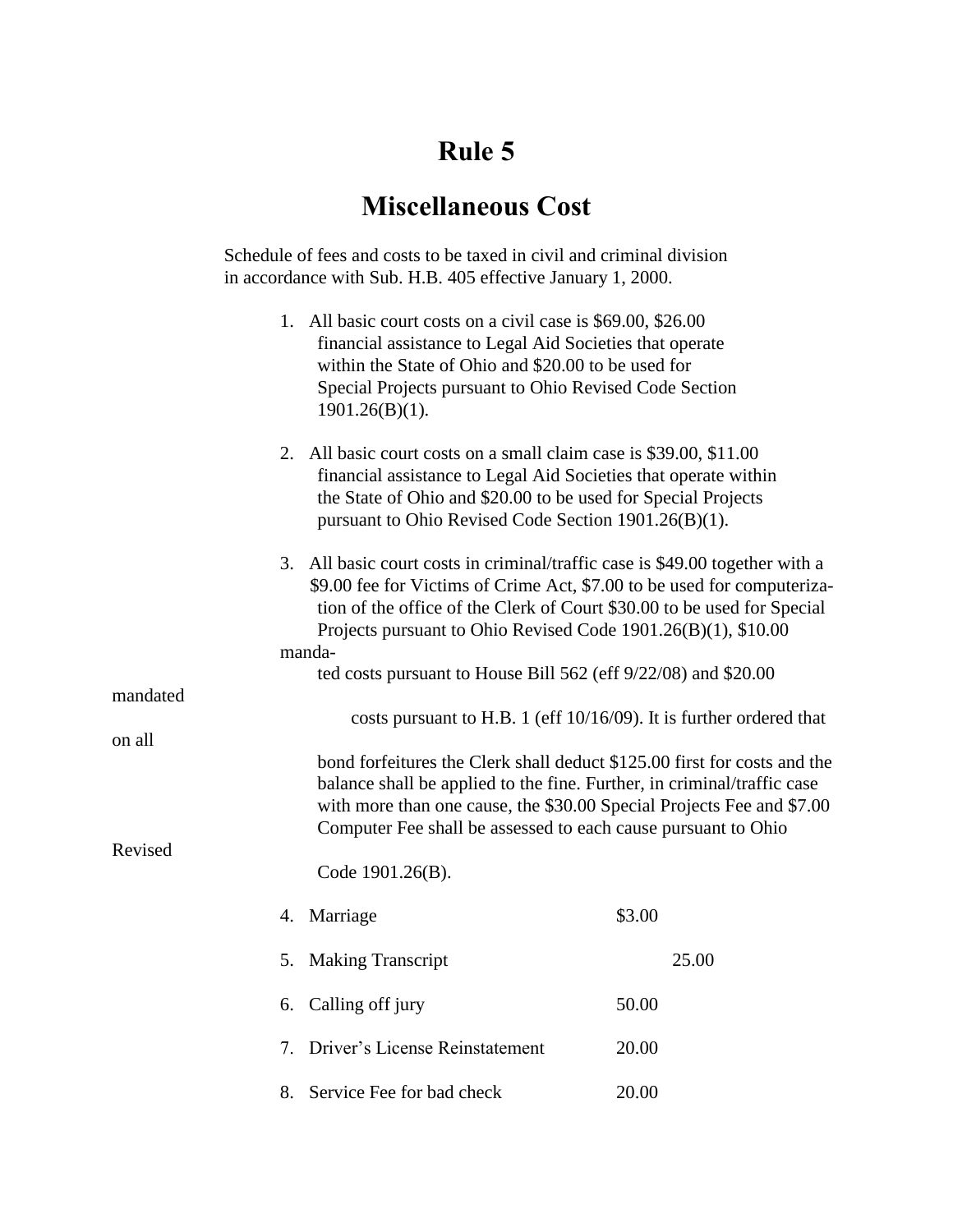| 9. Court costs shall be 2% of all disbursements in trusteeships |       |
|-----------------------------------------------------------------|-------|
| 4                                                               |       |
| 10. Expungement Fee                                             | 70.00 |
| (\$50 per ORC 2943.42 & \$20 local costs)                       |       |
|                                                                 |       |
| 11. Deposit for writ to another county                          | 60.00 |
|                                                                 |       |
| 12. Copy of court proceedings on CD10.00                        |       |
|                                                                 |       |
| 13. Credit card bank fee                                        |       |

So Ordered.

Thomas E. Osborn, Judge Revised 9/1/10

\_\_\_\_\_\_\_\_\_\_\_\_\_\_\_\_\_\_\_\_\_\_\_\_\_\_\_\_\_\_\_\_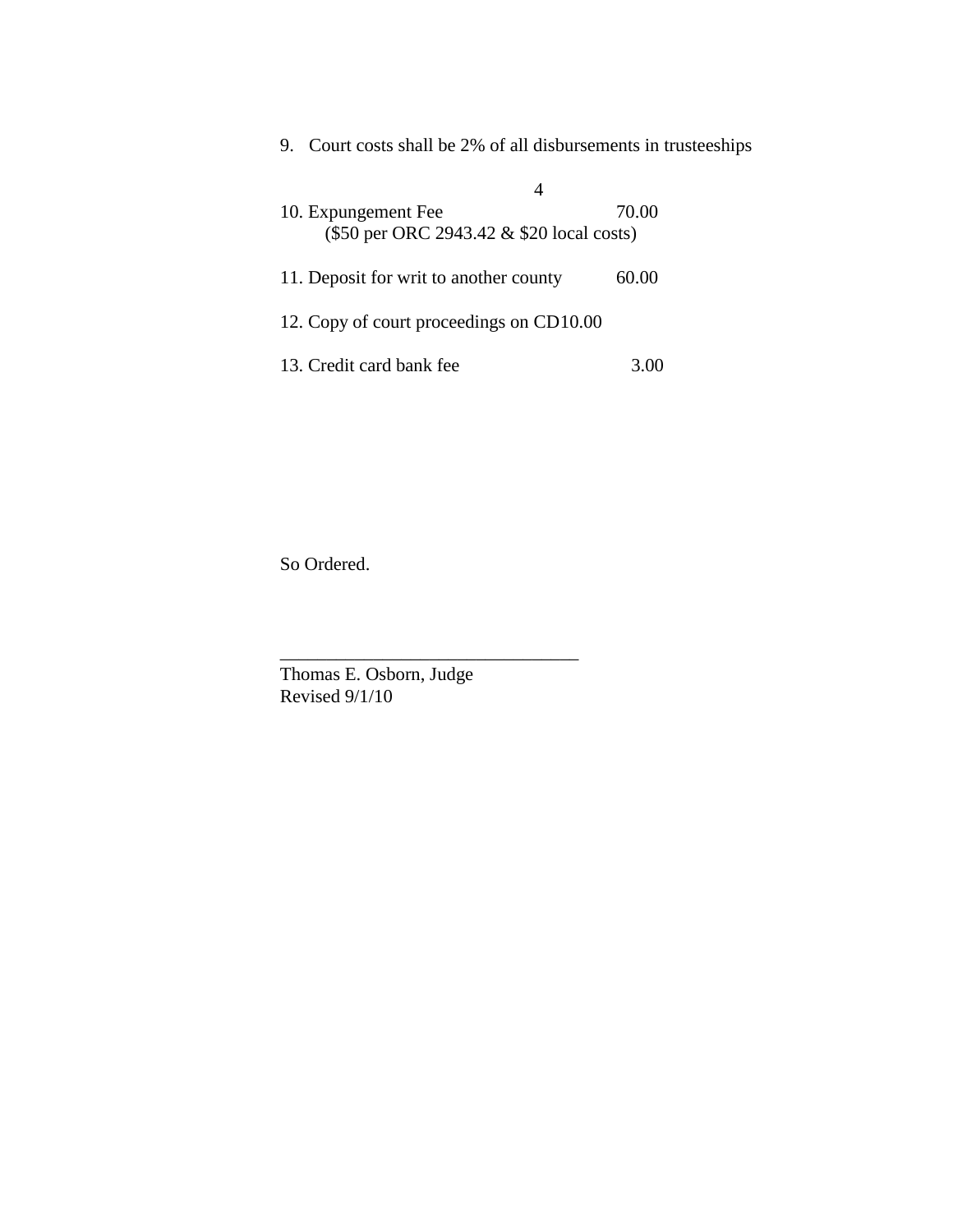# **Journal Entries**

All judgments, orders, decisions or ruling entered on by the Court shall constitute the journal entries unless otherwise ordered by the Court or required by counsel.

The trial judge may require attorneys or parties in any case to prepare journal entries and to submit them to opposing counsel or parties who shall approve or reject the same within five days from the date received. Such entries shall be approved by the trial judge, or, in his absence, by another judge, before being placed upon the journal.

When conclusions of fact found separately from conclusions of law are requested, the party requesting same shall, within five days after such request, prepare proposed conclusions of fact and conclusions of law and submit the same to opposite counsel and within five days after their receipt by him/her, the same shall be submitted to the Court, together with his/her objections thereto, if any, suggestions in writing.

For want of strict compliance with this rule by the party requesting such conclusions, unless good cause is shown to the contrary, the Clerk shall, upon direction by the Court, enter a general finding instead of conclusions of fact found separately from conclusions of law.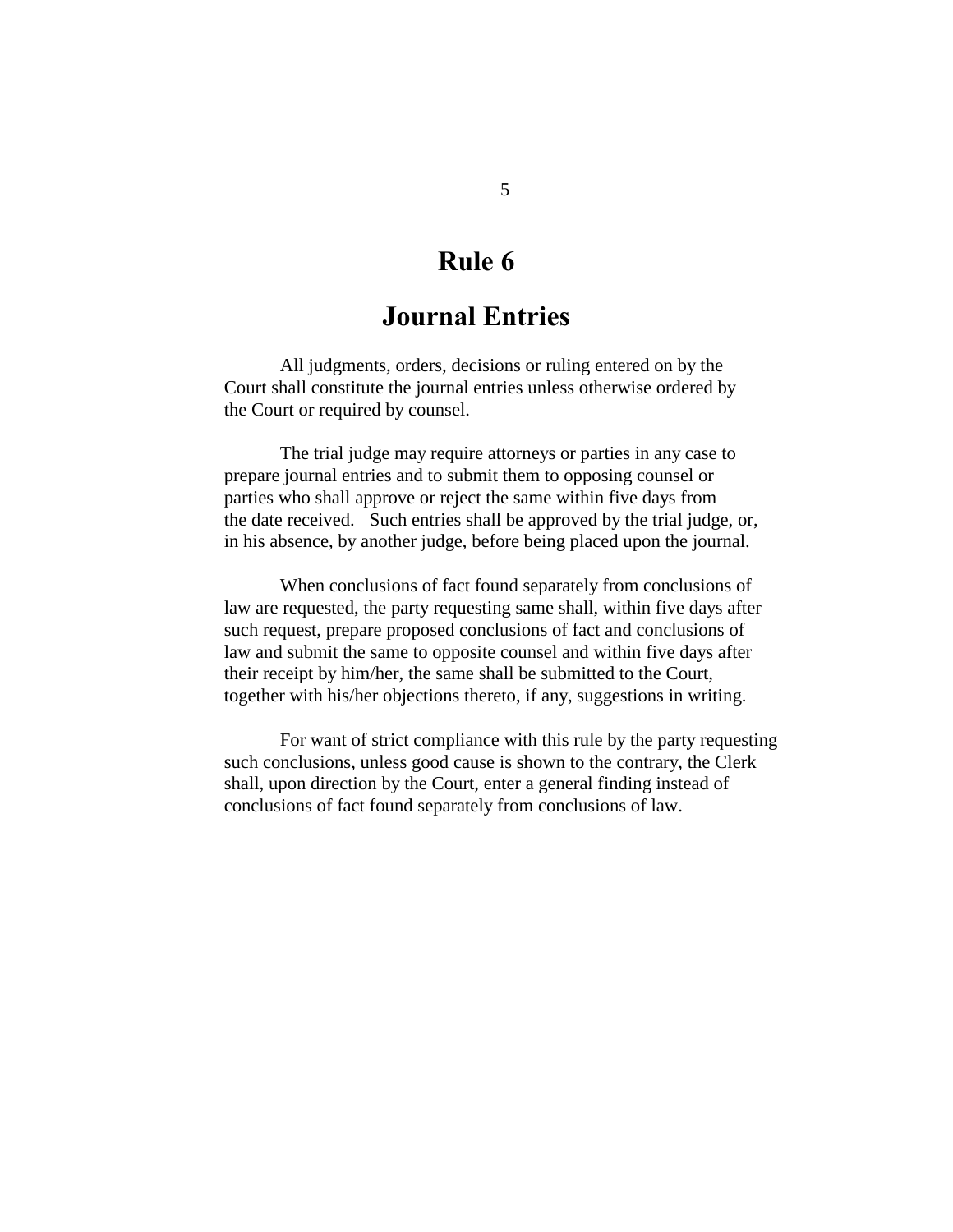# **Court Reporters**

Until further order of this Court, the basic mode of recording and preserving all proceedings in the Upper Sandusky Municipal Court shall be by audio electronic recording device, or video recording device. Any party desiring a certified court reporter, in lieu of a recording device, shall make such a request at least 14 days prior to the trial and deposit \$100.00 with the Court towards the court reporter's fee. The cost of a court reporter shall be allocated by agreement of the parties or absent agreement by order of the Municipal Judge.

# **Rule 8**

# **Rules Of Procedure And Evidence**

In all cases, the provisions of the Ohio Rules of Civil Procedure governing practice, pleadings, evidence and procedure in all courts, so far as the same are applicable to the Municipal Court and not inconsistent with the Act establishing this court or with the rules of practice adopted by it, shall be held to govern the proceedings herein.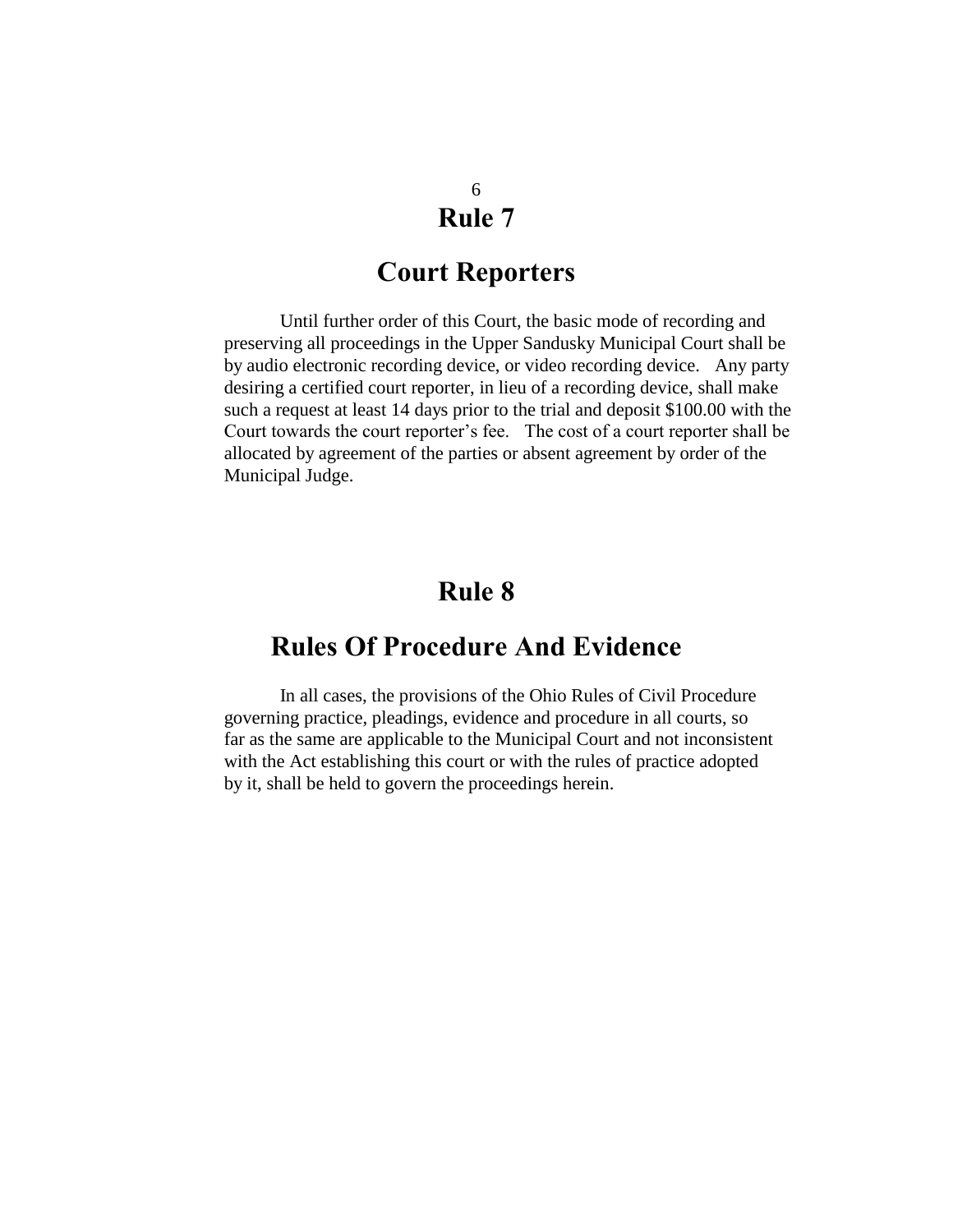### **Attorney And Notary Fees**

An allowance of \$10.00 shall be made to attorneys for services in connection with cognovit judgments and guardian for the suit. Such fees so allowed shall be taxed in the court costs of the pertinent case.

# **PART II - CIVIL BRANCH**

# **Rule 10**

# **Civil Court Costs**

No civil action or proceeding shall be accepted for filing by the Clerk unless a filing fee is deposited as shown on Appendix A, unless exempted by law or otherwise ordered by the presiding judge. Such prescribed fees may be amended from time to time by order of the Court. All entries or other dismissals terminating any case shall indicate the responsibility for payment of court costs.

If at anytime the Clerk or Court is of the opinion, because of peculiar circumstances indicating extraordinary expenses, storage, etc., that a deposit for costs in excess of the amount herein before indicated should be made, the Clerk shall estimate such probable extraordinary costs and require an additional deposit commensurate therewith.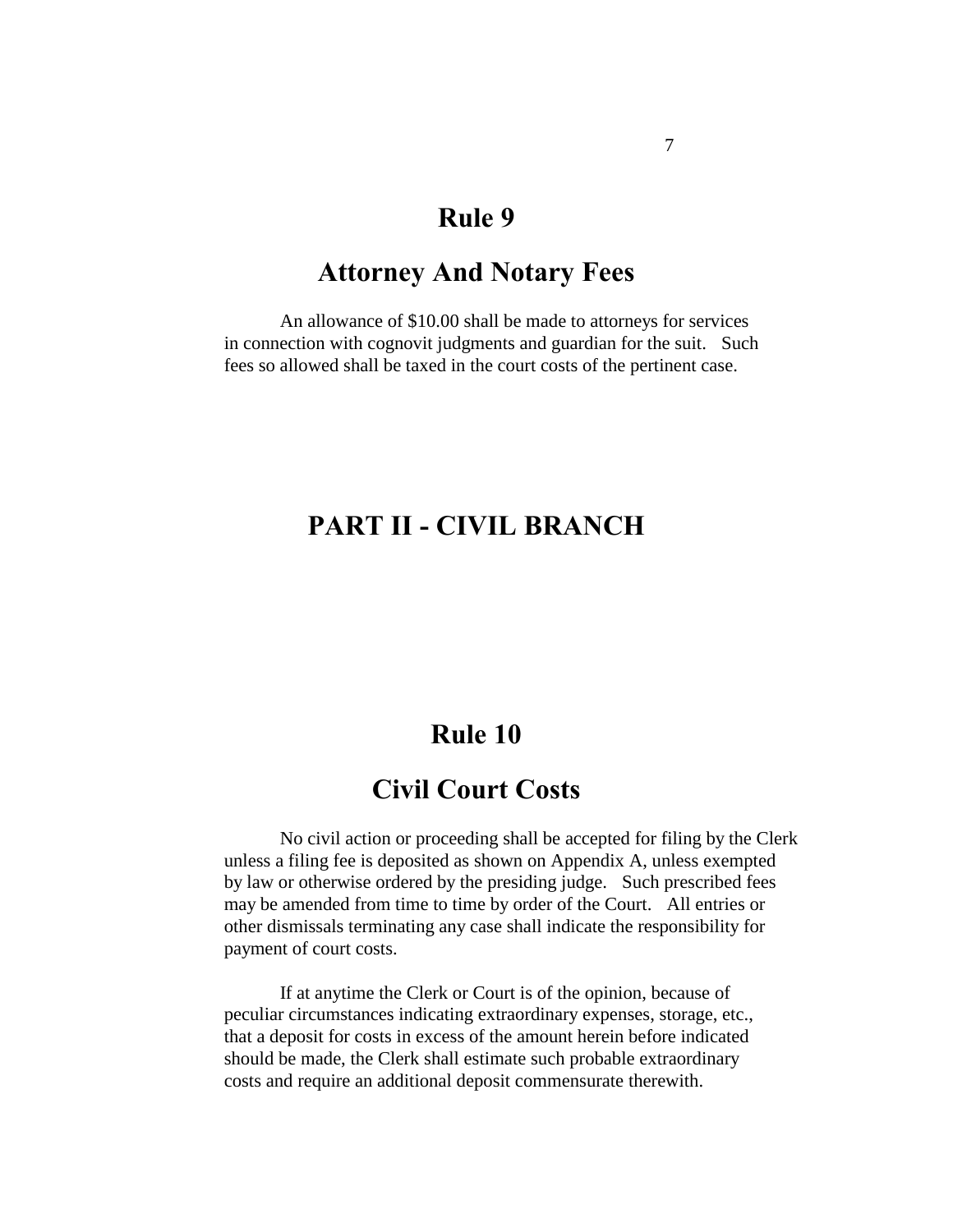# **Appendix A**

# **Upper Sandusky Municipal Court**

# **Civil Court Costs \$15,000.00**

| <b>COMPLAINT - CERTIFIED MAIL SERVICE</b><br><b>TWO DEFENDANTS</b>     |         | \$115.00            |
|------------------------------------------------------------------------|---------|---------------------|
| FORCIBLE ENTRY AND DETAINER ACTION<br><b>Each Additional Defendant</b> |         | \$115.00<br>\$10.00 |
| TENANT - Landlord Application - Rent Escrow                            | deposit | 1% of rent          |
| CIVIL ACTION WITH ATTACHMENT OR GARNISHMENT                            |         | \$185.00            |
| <b>REPLEVIN ACTION - Bailiff Service</b>                               |         | \$80.00             |
| CROSS COMPLAINT, COUNTERCLAIM AND<br>THIRD PARTY COMPLAINT             |         | \$15.00             |
| COGNOVIT JUDGMENT CERTIFIED MAIL                                       |         | \$115.00            |
| <b>TRUSTEESHIP</b>                                                     |         | \$25.00             |
| <b>TRANSFER FOR IMPROPER VENUE</b><br>(Also transfer to any Court)     |         | \$40.00             |
| <b>WRIT OF RESTITUTION</b>                                             |         | \$60.00             |
| EXECUTION - Plus mileage, storage and appraisal                        |         | \$50.00             |
| <b>ORDER AND SHOW CAUSE</b>                                            |         | \$20.00             |
| <b>REVIVOR</b> (Mandatory Order) Each                                  |         | \$25.00             |
| <b>GARNISHMENT OF WAGES</b>                                            |         | \$70.00             |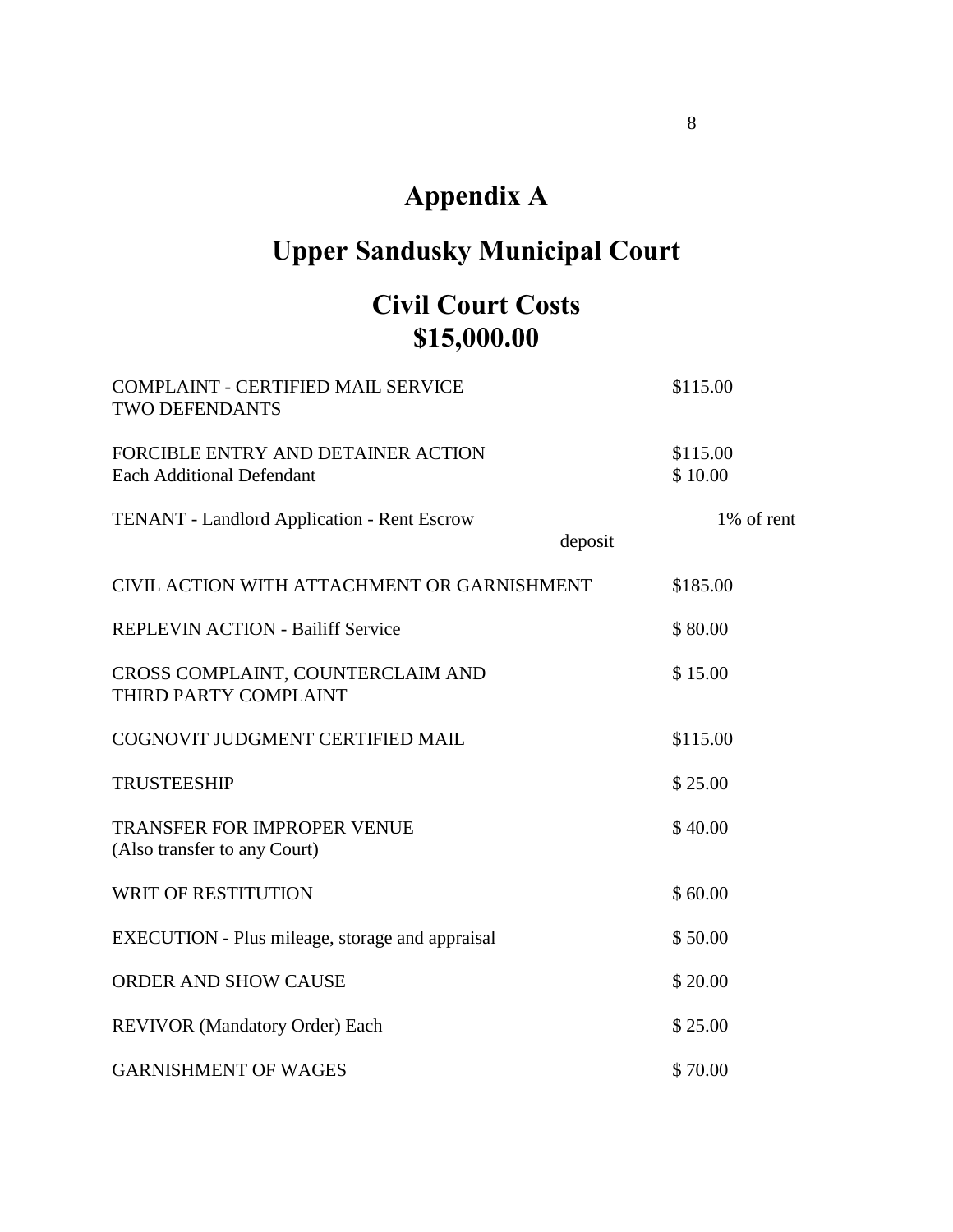GARNISHMENT OTHER THAN WAGES Plus \$1.00 For Financial Institute

| \$ |  | 15.00 |
|----|--|-------|
|    |  |       |

 9 CIVIL COSTS CONTINUED

| PHOTOCOPY FOR EACH PAGE                 | \$<br>.50 |
|-----------------------------------------|-----------|
| CERTIFIED COPY WITH PHOTOCOPY           | \$1.00    |
| <b>CERTIFICATE OF JUDGMENT</b>          | \$5.00    |
| <b>TRANSCRIPT</b>                       | \$25.00   |
| <b>JURY DEMAND</b>                      | \$200.00  |
| <b>CALLING OFF JURY</b>                 | \$50.00   |
| <b>LICENSE SUSPENSION APPEAL</b>        | \$115.00  |
| WITNESS FEE (Per Day)                   | \$12.00   |
| <b>JUROR'S FEE (Per Day)</b>            | \$20.00   |
| <b>APPRAISER FEE</b> (For 3 Appraisers) | \$75.00   |

# **SMALL CLAIMS \$6,000.00**

| <b>SMALL CLAIMS FILING - 1 Defendant</b>             | \$70.00  |
|------------------------------------------------------|----------|
| 2 Defendants                                         | \$75.00  |
| <b>COUNTERCLAIM WITH CERTIFIED MAIL - 1Defendant</b> | \$20.00  |
| 2Defendants                                          | \$25.00  |
| DEBTOR'S EXAM - CERTIFIED MAIL                       | \$20.00  |
| OUT OF COUNTY BAILIFF OR SHERIFF SERVICE             | \$30.00  |
| <b>BENCH WARRANT - ISSUANCE</b>                      | \$20.00  |
| AMENDED COMPLAINT                                    | \$25.00  |
| <b>APPEAL</b>                                        | \$150.00 |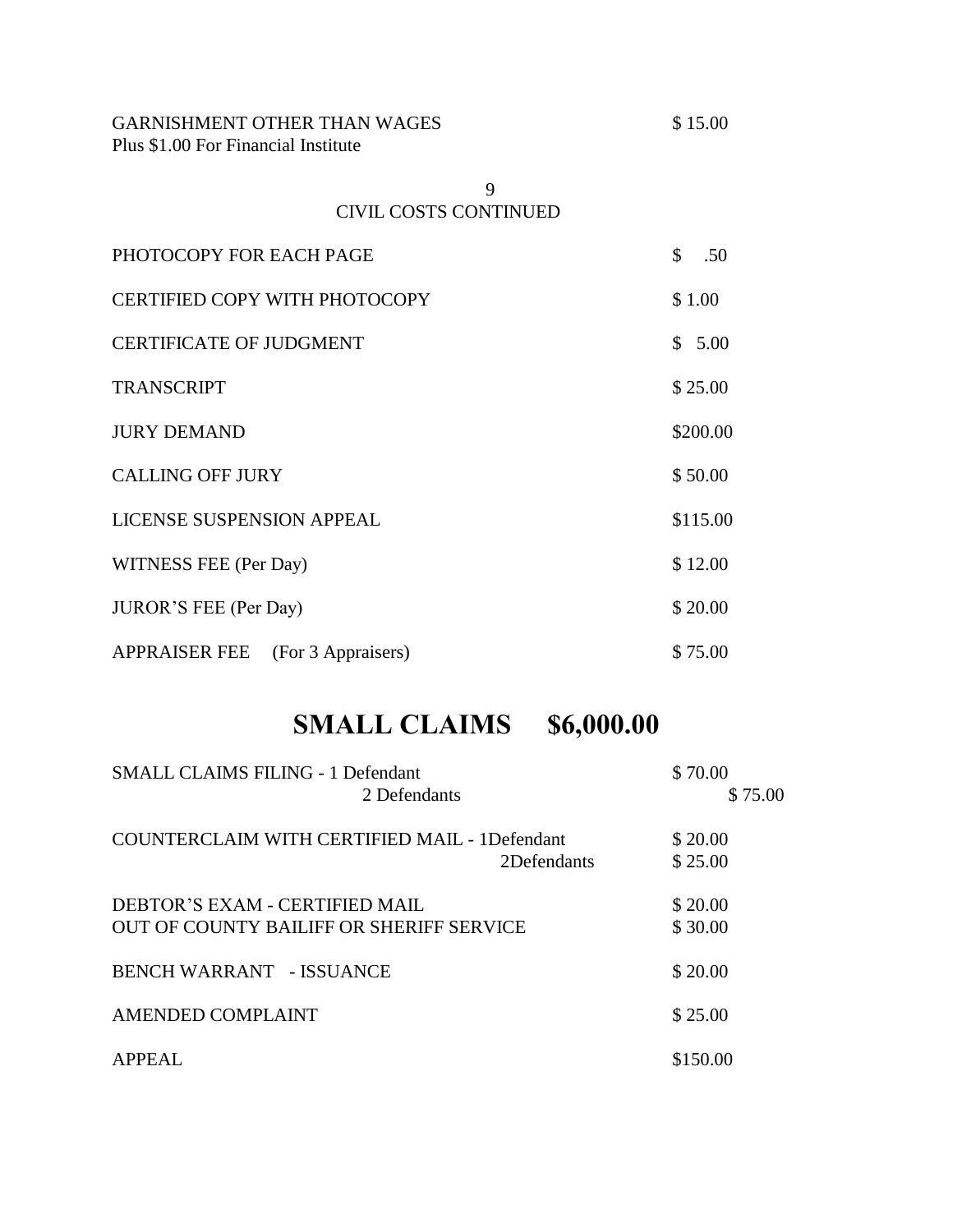# **RULE 11**

# **CASE MANAGEMENT IN CIVIL CASES**

(A) Purpose: The purpose of this rule is to establish, pursuant to M.C. Sup. R 18, a system for civil case management which will achieve the prompt and fair disposal of civil cases.

(B) Scheduling of Events: The scheduling of a case begins when a case is filed. Thereafter, the case is managed in five (5) clerical steps and five (5) judicial steps.

#### © Clerical steps:

 (1) Summons shall be served in accordance with the Ohio Rules of Procedure. In the event there is a failure of service, the clerk shall notify counsel immediately. If counsel fails to obtain service of summons within six (6) months from the date the cause of action has been filed, then the clerk shall notify counsel that the case will be dismissed in ten (10) days unless good cause is shown to the contrary.

 (2) Upon perfection of service, the clerk shall notify counsel of the default and that a failure to submit an entry within fifteen (15) days may result in the case being dismissed.

 (3) After any responsive pleading is filed, the clerk shall immediately forward said pleading and file to the judge so the matter mat be set for a hearing.

 (4) If no action has been taken on a file for a six (6) month period and the case is not set for trial, then the clerk shall notify the party that the matter will be dismissed within one (1) week unless good cause is shown.

 (5) When a file has been marked "settlement entry to come" and the entry has not been received within thirty (30) days, then the Clerk shall notify the party that his case will be dismissed unless the entry is received within ten (10) days.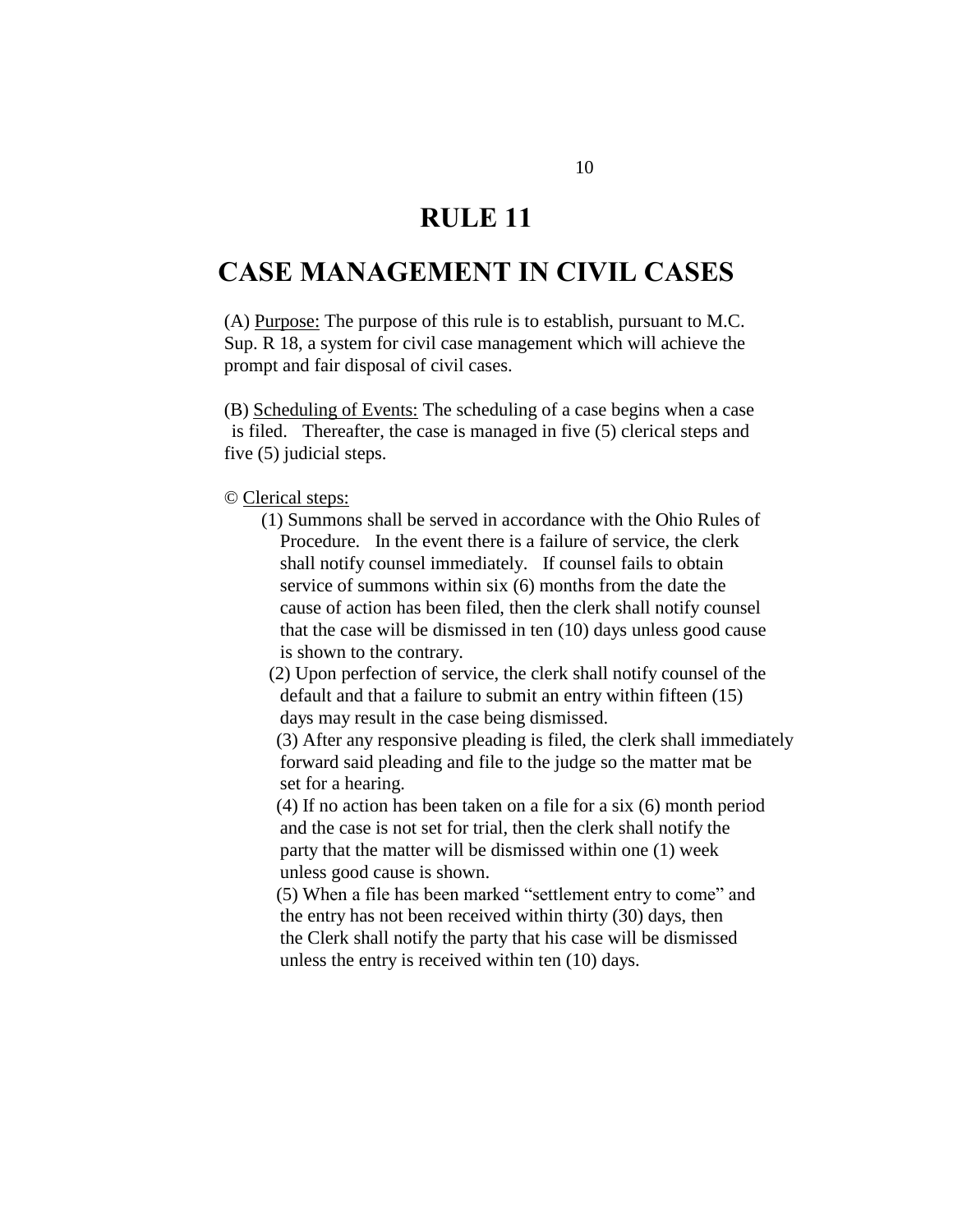# **Rule 11 Continued**

- (D) Judicial Steps:
	- (1)Status Hearing: After an answer is filed, the case will be assigned to a judge and the Clerk will forward the file to said judge. The Court will then set a status hearing which may be heard in court or by phone. The purpose of the status hearing is to set discovery and motion deadlines so a formal pre-trial can be set.
	- (2) Motions: All motions must be in writing and accompanied by a written memorandum containing citations or the arguments of counsel. Opposing counsel shall answer in like manner within fourteen (14) days thereafter. All motions will be considered submitted at the end of said fourteen (14) day period unless time is extended by the Court.

 There will be no oral hearings granted in said motions unless the parties request an oral hearing in writing and the court deems is necessary.

(3) Pre-trials: For the purpose of this rule, "pre-trial" shall mean a court supervised conference chiefly designed to produce an amicable settlement. The term "party" used hereinafter shall mean the party or parties to the action, and/or, his, hers, or their attorney of record.

> Any attorney for a party to the action who fails to attend at a scheduled pre-trial conference, without just cause being shown, may be punished as for contempt of this Court.

 Notice of pre-trial conference shall be given to all counsel of record by mail and/or by telephone from the assignment commissioner not less than fourteen (14) days prior to the conference. Any application for continuance of the conference shall be addressed to the judge to whom the case has been assigned.

 Counsel attending the pre-trial conference must have complete authority to stipulate on items of evidence and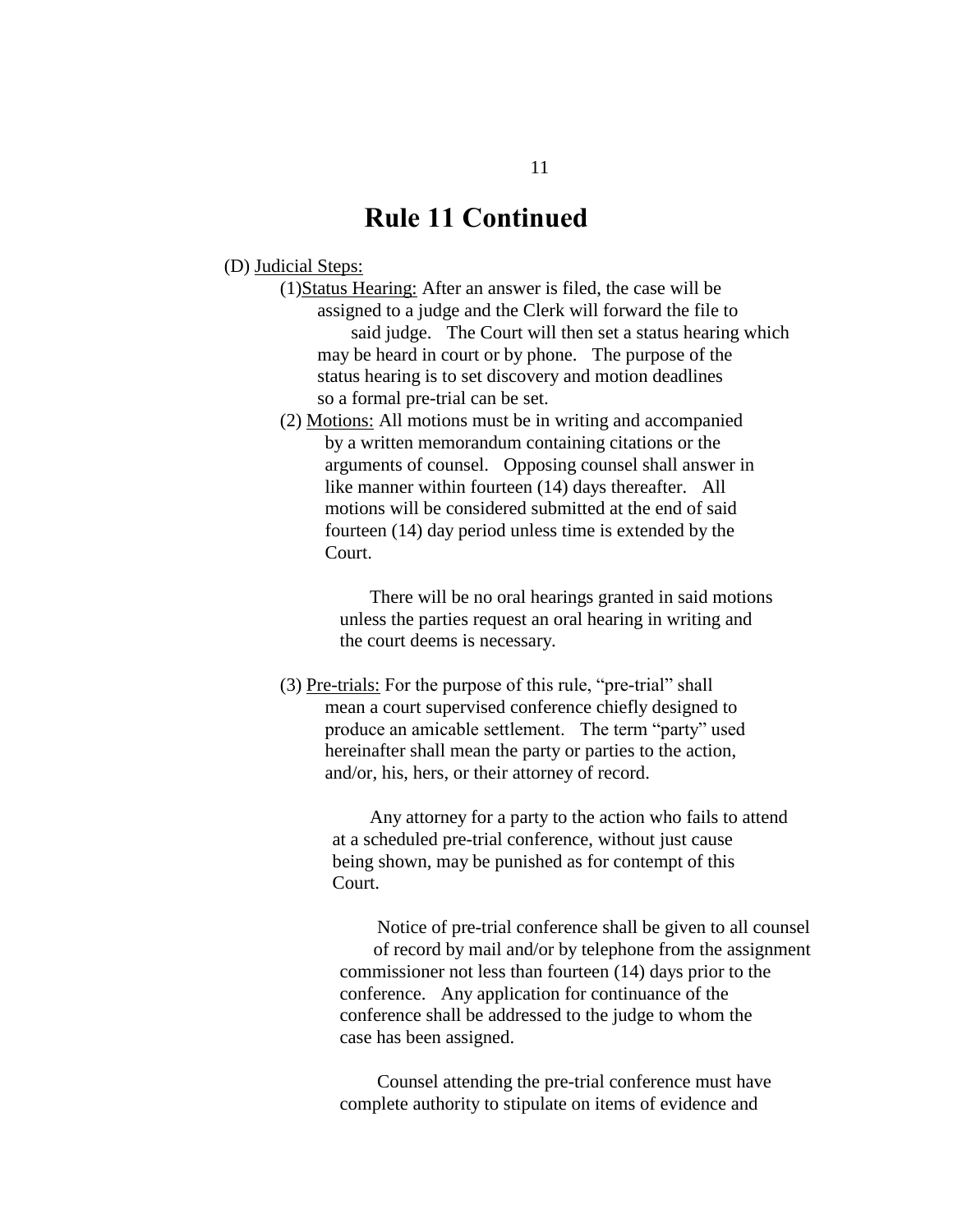must have full settlement authority.

12

 The primary purpose of the pre-trial conference shall be to achieve an amicable settlement of the controversy in suit.

 The Court shall attempt to narrow legal issued, to reach stipulations as to facts in controversy and, in general, to shorten the time and expense of trial. The court will file a pre-trial statement to become part of the record and the case embracing all stipulations, admissions, and other matters matters which have come before it in the pre-trial. The court shall, at that time, determine whether or not trial briefs should be submitted and shall fix a date when they are to be filed.

 Any judge presiding at pre-trial conference or trial shall have the authority to dismiss the action for want of prosecution on motion of defendant upon failure of plaintiff, and/or his counsel to appear in person at any pre-trial conference or trial; to order the plaintiff to proceed with the case and to decide and to determine all matters ex parte upon failure of the defendant to appear in person or by counsel at any pre-trial conference or trial as required; to make such other order as the Court may deem appropriate under all the circumstances.

 If the case cannot be settled at pre-trial, then the case will be set for trial at a time agreeable to all parties.

(4) Continuances: No party shall be granted a continuance of a trial or a hearing without a written motion from the party or his counsel stating the reason for the continuance.

 When a continuance is requested for the reason that counsel is scheduled to appear in another case assigned for trial on the same date in the same or another trial court of this state, the case which was first set for trial shall have priority and shall be tried on the date assigned. Criminal cases assigned for trial have priority over civil cases assigned for trial. The granting of any other request for continuance of a scheduled trial is a matter within the discretion of the trial court.

 If a designated trial attorney has such a number of cases assigned for trial in courts of this state so as to cause undue delay in the disposition of such cases, the administrative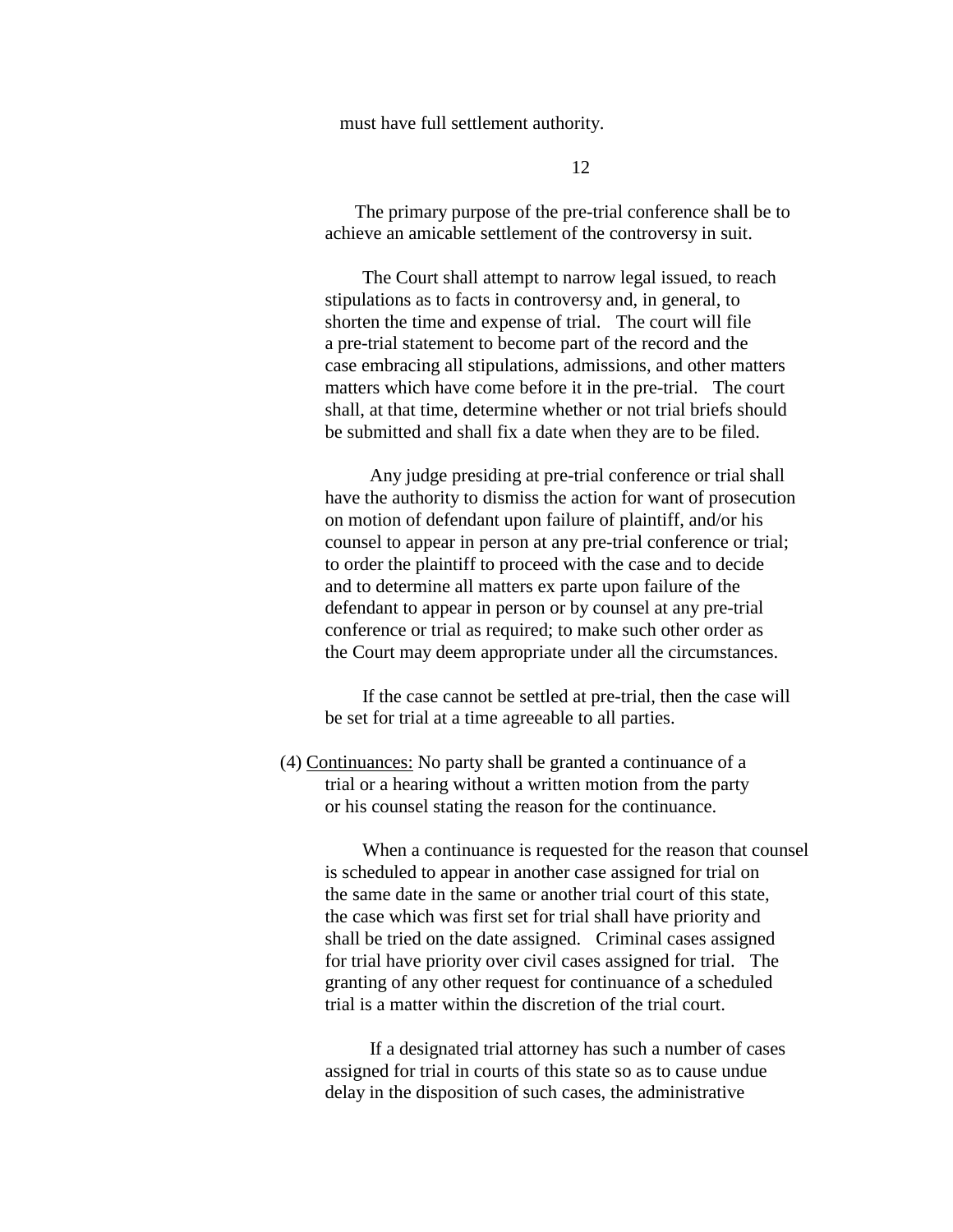judge may require the trial attorney to provide a substitute trial attorney. If the trial attorney was appointed by the Court, the Court shall appoint a substitute trial attorney.

13

# **Rule 11 Continued**

(5) Judgement Entries: Counsel for the party in whose favor an order or judgment is rendered shall prepare a journal entry. That entry shall be submitted to opposing counsel within five (5) days of decision. Opposing counsel shall approve or reject the entry within five (5) days. Within fifteen (15) days of the decision, the journal entry shall be submitted to the Judge, or, thereafter, the Court will prepare the journal entry.

 Entries of settlement may be filed at any time. The avoidance of trial by settlement shall be allowed without the filing of an entry, but such entry shall be filed within thirty (30) days or the case will be dismissed for want of prosecution.

Upon notification from the Clerk that the case has defaulted, prevailing counsel shall submit an application for default judgment within fifteen (15) days or the case will be dismissed for want of prosecution.

The journal entry shall state which party will pay the court costs.

# **Rule 12**

# **Trial By Jury**

All Civil cases shall be tried to the Court, unless either party shall in writing not less than fourteen (14) days after the service of the last issue pleading demand a jury, or unless the Court in the interest of justice on its own motion orders a trial by jury. Further, in any civil action, where a jury is demanded, unless a jury of twelve (12) persons is demanded by either party, or the parties agree to a lesser number than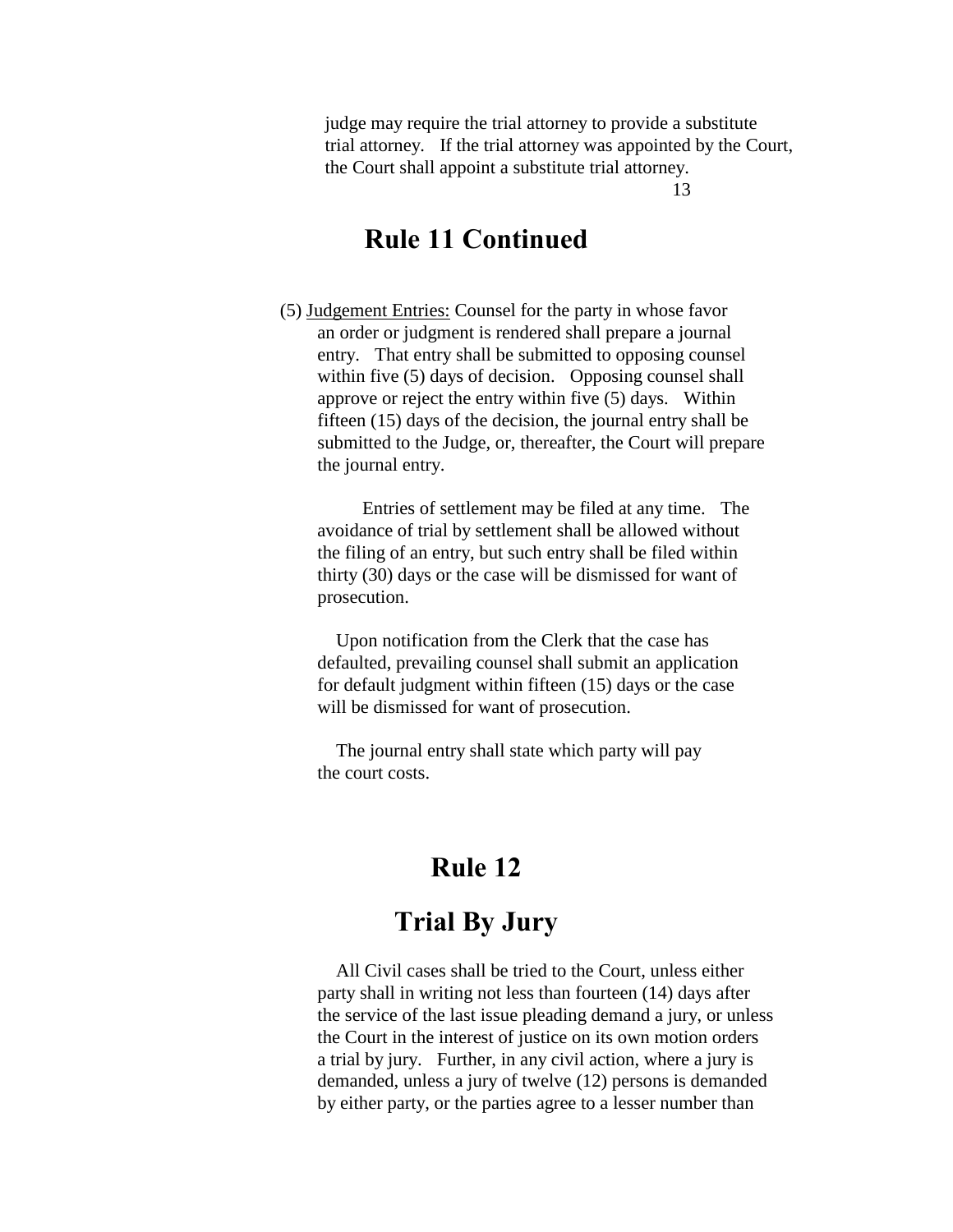eight (8), such jury shall be composed of eight (8) qualified electors.

# 14 **Rule 12 Continued**

 Jurors shall be chosen and summoned by the jury commiss ioners of the County as provided in Section 2315.01-2315.26 inclusive of the Revised Code and the number required shall be certified by the Clerk of the Court of Common

Jurors shall be compensated at the rate of \$20.00 for each day or part thereof, for which their presence is required. The fees of all persons who appear in response to jury summons shall be paid by the City Treasurer out of the General Fund fund and vouchers shall be issued to such persons by the Clerk of this Court and such vouchers shall be redeemed by cash. The fees of the persons who serve shall be taxed in the court costs and paid by the losing party and upon collection of the costs, the Clerk of this Court shall make reimbursement to the City Treasurer.

The party requesting a jury shall deposit as security for costs in addition to all other deposits the sum of \$200.00.

# **Rule 13**

# **Conduct Of Sales**

The officer of this court shall follow the rules prescribed by Section 2339.13 et seq Revised Code of Ohio, in advertising and conducting sales upon attachment, execution and

foreclosure

of chattel mortgages.

Pleas.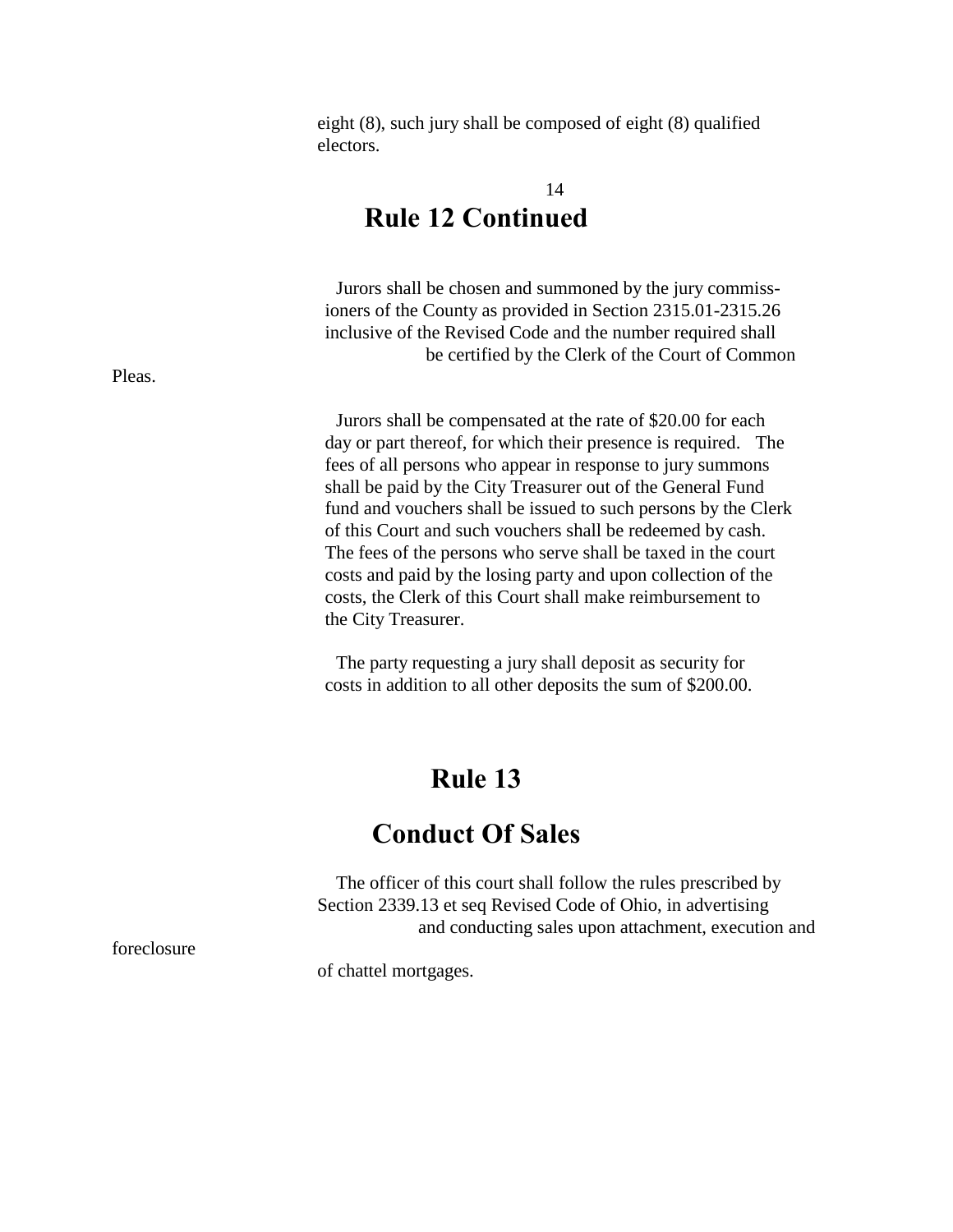# **Witnesses, Compensation**

The fees of witnesses in civil cases shall be \$12.00 per day or \$6.00 per half-day part thereof and such fees shall be taxed in the costs of the case, but shall not be paid in any case until the court costs therein have been paid. When the costs are paid, the Clerk of this Court shall issue checks to such witness es as appear under subpoena and mail same to persons entitled thereto.

In addition to their fees as herein provided, witnesses who appear under subpoena shall receive mileage for the distance traveled by them to and from their homes at the rate of \$ .10 per mile.

# **Rule 15**

# **Case Management In Special Proceedings**

- (A) Purpose: The purpose of this rule is to establish, pursuant to M.C. Sup. R 18, a case management system for special pro ceedings to achieve a prompt and fair disposition of these matters. The following civil matters are considered special proceedings and may be heard by a judge or referee, to wit: small claims, forcible entry and detainer, default hearings, rent escrow, re plevin, motion to cite, garnishment hearings, and debtor's exams. The following criminal matters are considered special proceedings and they are to be heard by a judge, to wit: preliminary hearings, extradition hearings, and B.M.V. hearings.
- (B) Scheduling Of Events: Cases that have time limits established by the Ohio Revised Code shall be set within those time limits for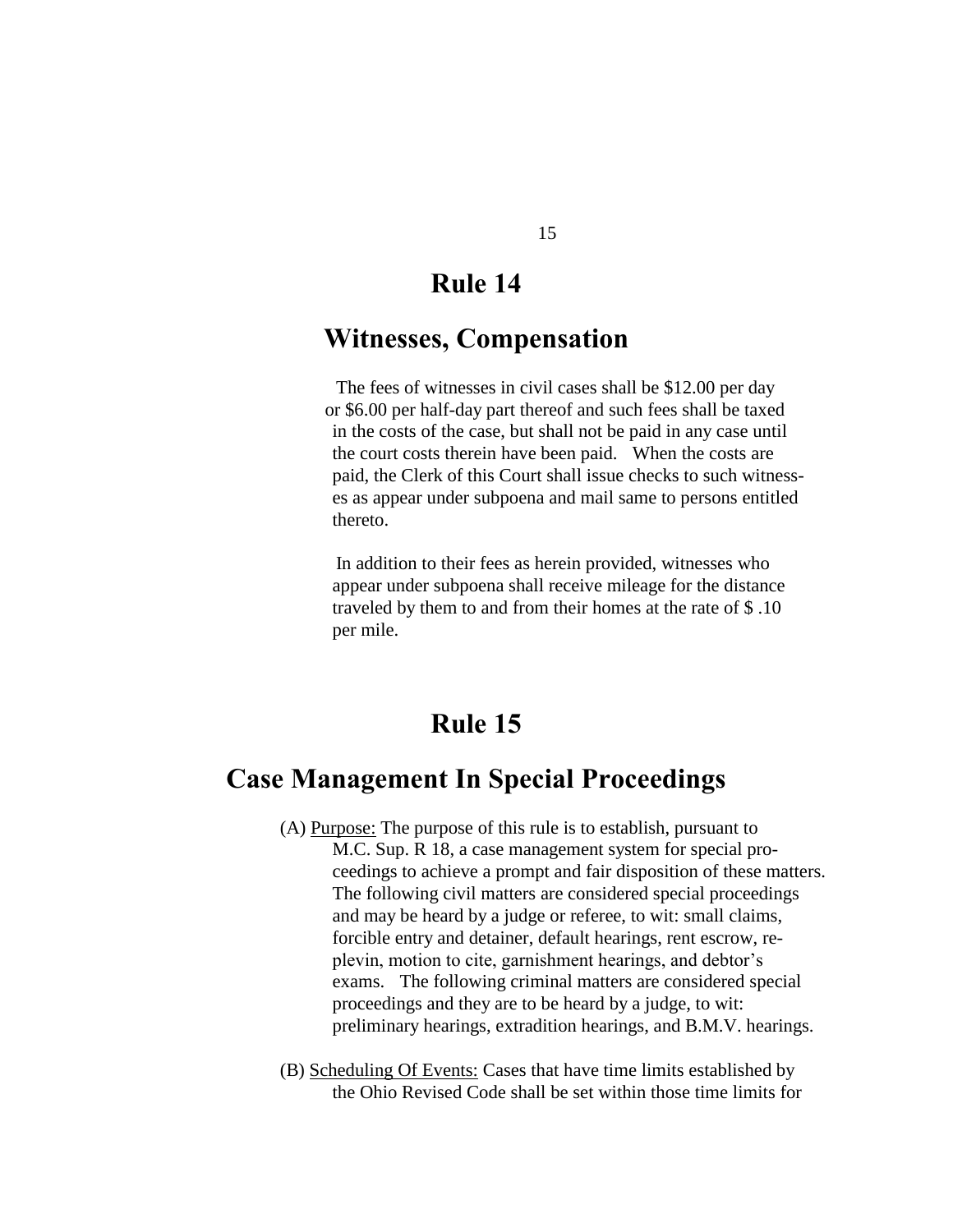hearing. In all other special proceedings the case shall be set for hearing within a reasonable time not to exceed ninety (90) days.

#### 16

# **Rule 15 Continued**

- © Clerical Steps: In all new cases, if counsel fails to obtain service of summons within six (6) months, the Clerk shall notify counsel that the case will be dismissed in ten (10) days unless good cause is shown to the contrary.
	- (D) Upon perfection of service, the Clerk shall notify counsel of said default and that a failure to submit an entry within fifteen (15) days may result in the case being dismissed.
	- (E) After any responsive pleading is filed, the Clerk shall immediately forward said pleading and file to the judge so the matter may be set for a hearing.
	- (F) If no action has been taken on a file for a six (6) month period and the case is not set for trial, then the Clerk shall notify the party that the matter will be dismissed within one (1) week unless good cause is shown.
	- (G) When a file has been marked "settlement to come" and the entry has not been received within thirty (30) days, then the Clerk shall notify the party that his case will be dismissed unless the entry is received within ten (10) days.

# **Rule 16**

# **Forcible Entry And Detainer Hearings**

- (A) Hearing: All forcible entry and detainer cases shall be set for hearing before a Judge, pursuant to the time limits set forth in the Ohio Revised Code. At that hearing, the Ohio Rules Of Evidence and the applicable Ohio Rules Of Civil Procedure will be applied.
- (B) Judgment Entries: Judgment entries shall be prepared by the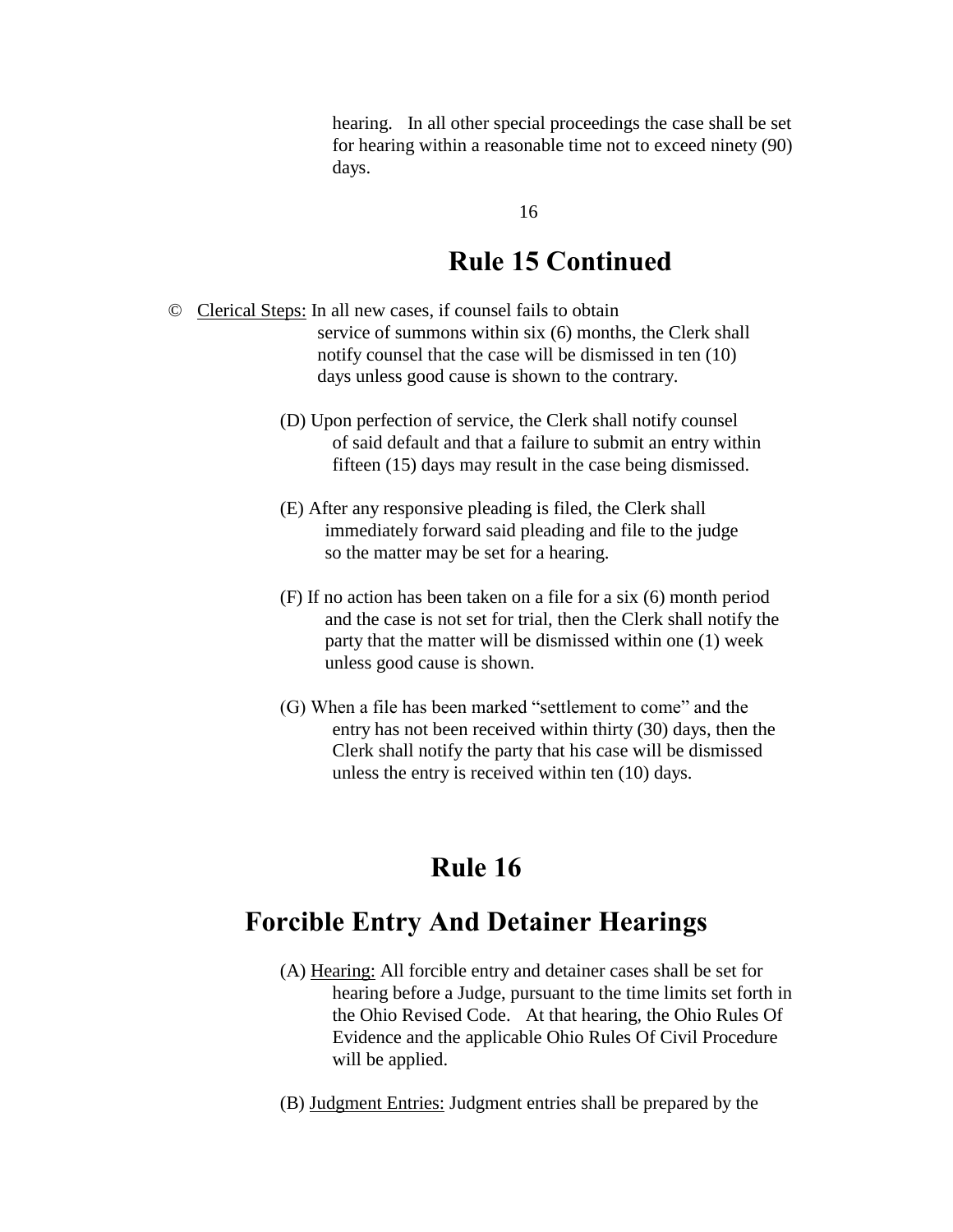party in whose favor the order or judgment is rendered and submitted to the Court within five (5) days.

17

# **Rule 17 Small Claims Division**

(Section 1925.01 et seg.)

- (A) A small claims action is commenced by filing a small claims petition, pursiant to Ohio Revised Code Section 1925.04. No defendant is required to file an answer or statement of defense. However, should the defendant fail to appear for hearing, after being duly served, then a default judgment will be entered against said defendant. All pleadings will be construed to accomplish substantial justice.
- (B) Upon filing of motion and affidavit, as required by Ohio Revised Code Section 1925.10, and upon payment of the required cost, the small claim will be transferred to the regular docket. No transfer will be granted until the filing costs are paid.
- © Hearing: The hearing in small claims court shall be conducted by a judge or a referee. The judge or referee shall place all parties who plan to offer evidence under oath and then allow the plaintiff and defendant to state their case. The plaintiff and defendant may subpoena and call witnesses if they desire to do so. The Ohio Rules of Evidence and the Ohio Rules of Civil Procedure will not apply to a hearing in small claims court.
- (D) Appeal from Referee Hearing: The referee shall, at the conclusion of each case, serve a copy of his findings upon the plaintiff and defendant and inform the parties that they may file objections to the referee's findings within 14 days, in writing.

 The objections to the referee's findings should state, with speci ficity, the reason a new hearing is requested. No oral hearing will be granted on said motion. The court shall, after consideration of the reasons in the objections to the referee's findings, rule on

 objections to referee's findings within 14 days of the filing of the objections.

said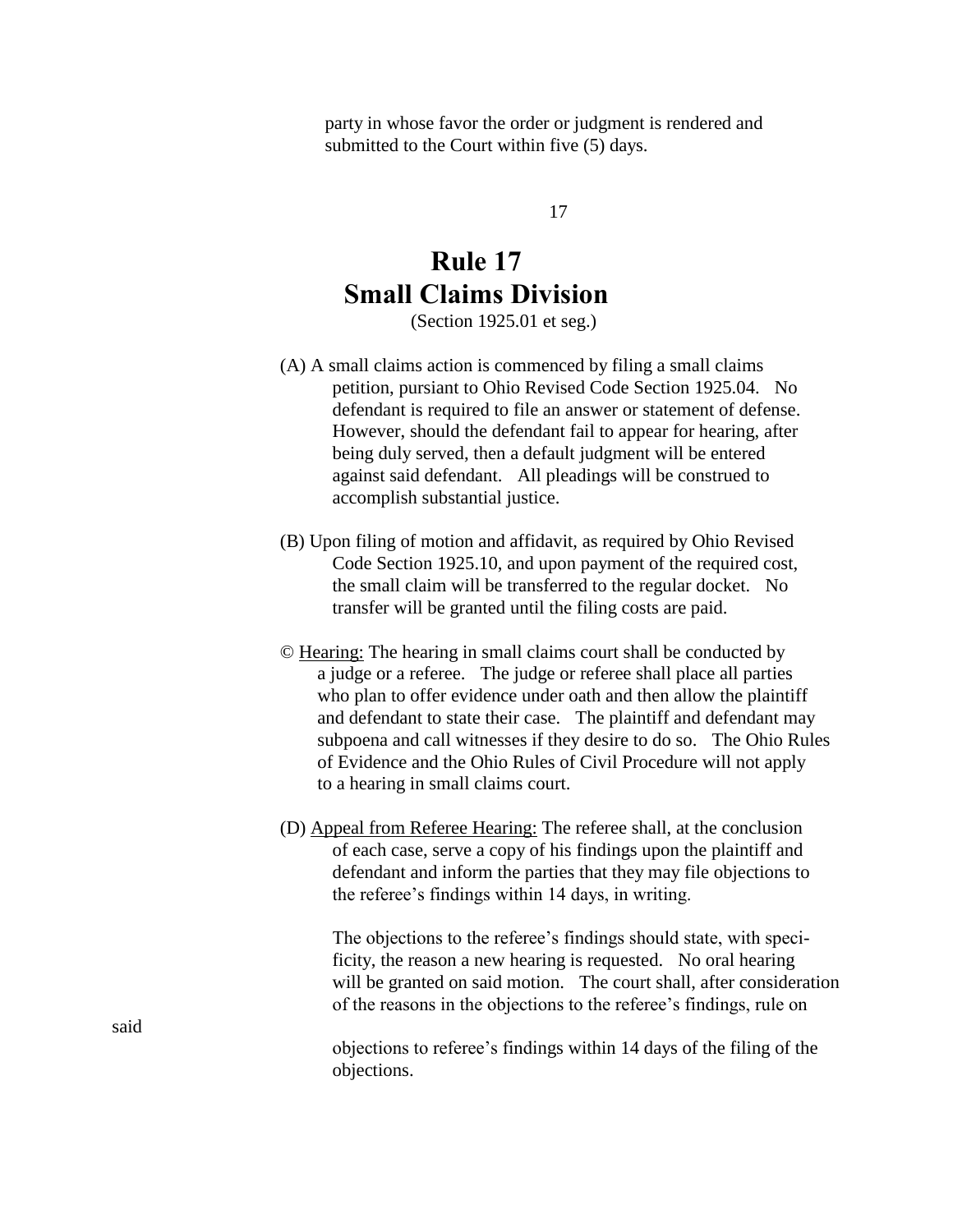- (E) The judge shall review the findings of the referee, each week, and enter the appropriate judgment.
- (F) Collection of Judgments: The employees of the court shall assist the prevailing parties in collecting their judgments pursuant to Ohio Revised Code Section 1925.13.

18

# **PART III - TRUSTEESHIP DIVISION**

### **Rule 18**

 A debtor applying to this Court for the appointment of a trustee after being served with a statutory demand for payment of debt and notice of pendency of garnishment proceedings shall first deposit the sum of \$25.00 ro guarantee his compliance with the trusteeship laws and rules of this Court and upon fail ure to make such compliance the Court may order said deposit forfeited and paid to the City of Upper Sandusky.

# **Rule 19**

 If debtor fails to make each payment as required by law he shall be notified by letter to show cause why the trusteeship should not be dissolved and terminated.

# **Rule 20**

 Debtor shall either exhibit his payroll record or mail the same to the Clerk with the remittance in order that the amount of the payment may be verified.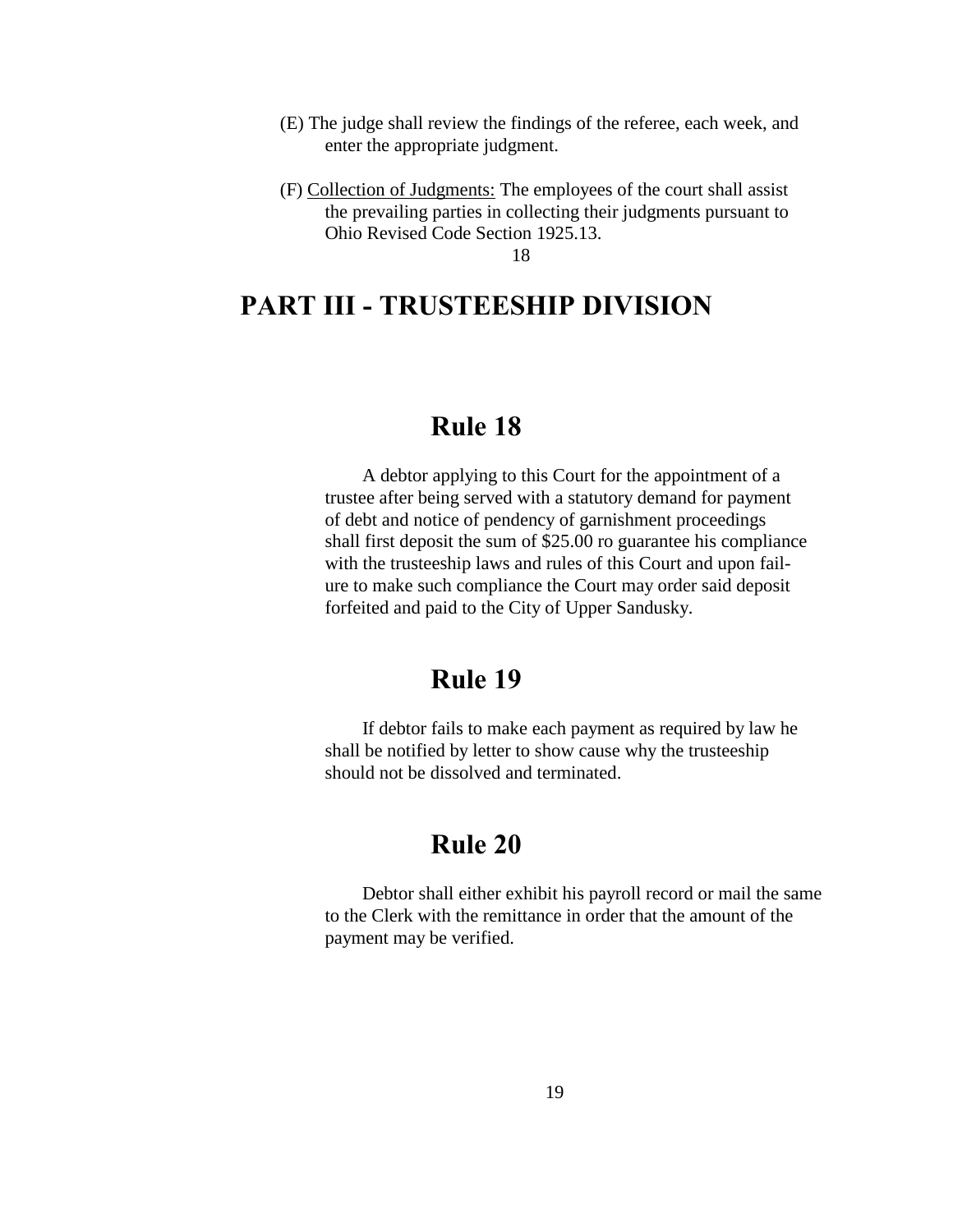The Clerk as Trustee shall make disbursements at least one time during each three-month period.

 If a claim listed by debtor varies substantially in amount from that verified by creditor, the Clerk shall notify debtor of the discrepancy and require him to appear and amend his schedule, or to request that discrepancy be certified to Civil Division of the Court for determination of true amount due. Upon certifi cation, proceedings shall be had as for a declaratory judgment to determine the true amount, treating the application as a petition and the verification of the creditor as an answer. Notice of hearing shall be given to each party and hearing had and judgment rendered as in other civil cases.

# **PART IV - CRIMINAL BRANCH**

# **Rule 22**

# **Case Management in Criminal Cases**

- (A) The purpose of this rule is to establish, pursuant to M.C. Sup. R 18, a system for criminal case management which will provide the fair and impartial administration of criminal cases. These rules shall be construed and applied to eliminate unnecessary delay and expense for all parties involved in the court justice system.
- (B) Scheduling of Events: The scheduling begins after arraignment. Thereafter, the case is managed in four (4) judicial steps.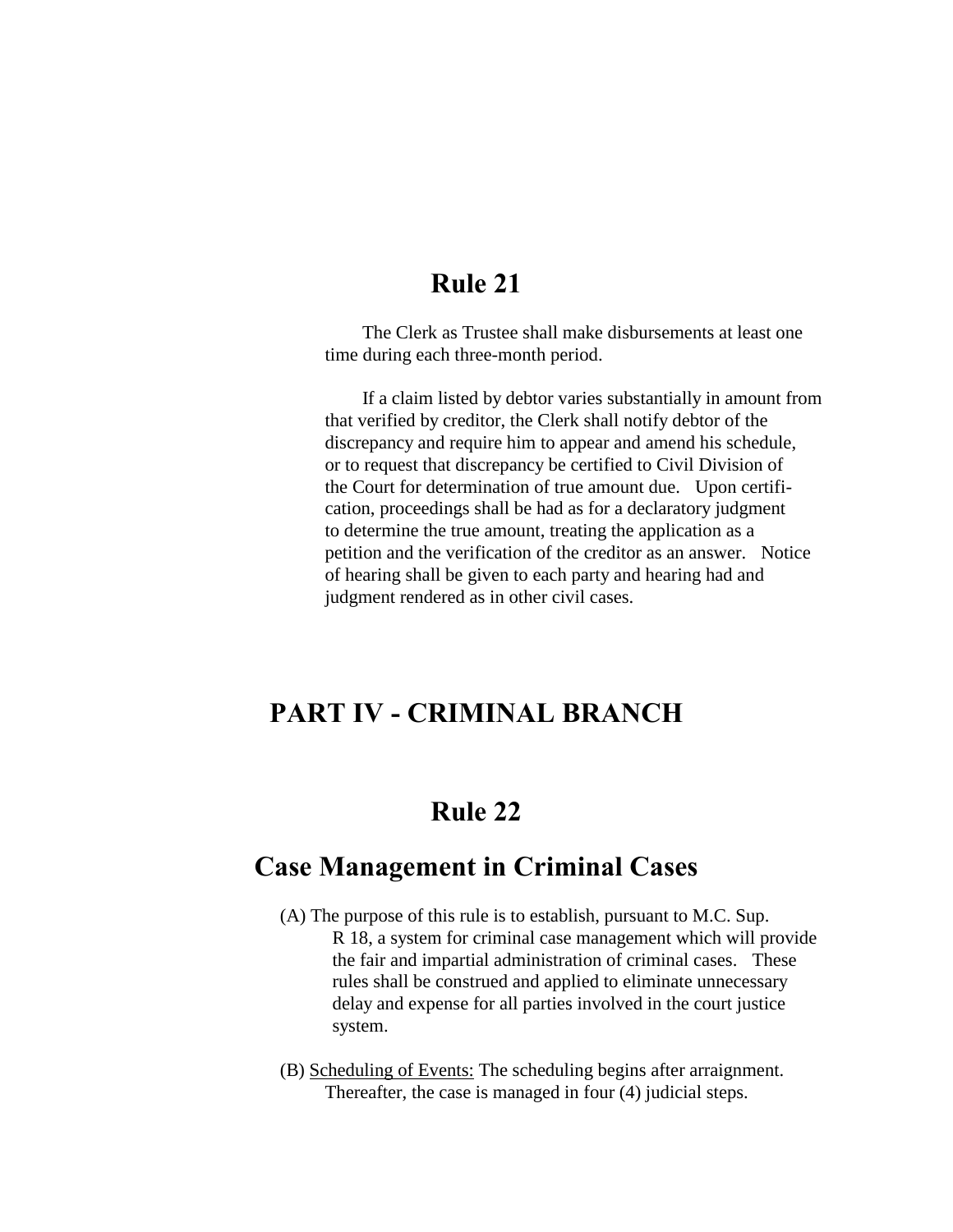# **Rule 22 Continued**

 (1) Pretrials: After arraignments, all first degree and second degree misdemeanors shall be set for pretrial by the assignment commissioner within thirty (30) days. All other misdemeanors shall be set for trial unless the judge orders a pretrial in said case.

 The pretrial shall be conducted in accordance with Criminal Rule 17.1 and a memorandum of the matters agreed upon should first be filed in said case. Any attorney who fails to appear for pretrial without just cause being shown may be punished for contempt of court.

 If the parties cannot resolve the case, then the case should be set for trial to court unless a jury is demanded.

- (2) Motions: All motions shall be made in writing and accompanied by a written memorandum containg the arguments of counsel. Motions must be filed within the time limits established by the Ohio Rules of Criminal Procedure. All motions shall be set for oral hearing.
- (3) Trials: Each case not resolved at pretrial shall be set for trial to Court. If a jury demand is timely filed, then the case will be moved to the jury trial schedule. All attorneys shall notify the Court by 3:00 o'clock P.M. of the day preceding their trial of any change in plea or jury costs will be attached to their case.
- (4) Sentencing: Sentencing hearings shall be set within seven (7) days from trial if no pre-sentence report is requested. After the court receives the probation report, the court will set the hearing for sentencing within seven (7) days.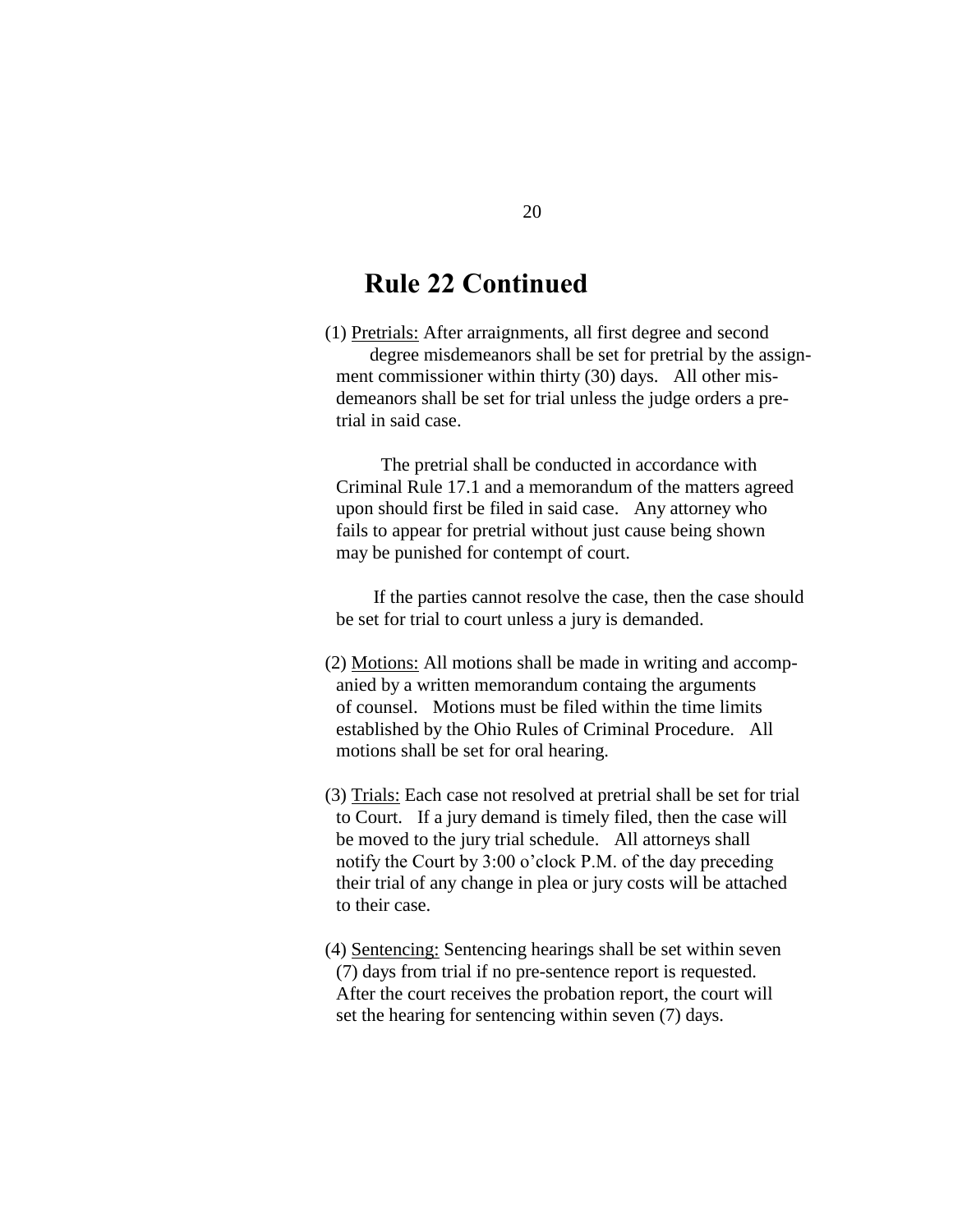### **Compensation of Witnesses**

In criminal cases, the fees of witnesses for both the prosecution and the defense shall be paid out of the general fund of the taxing district, that is to say, the fees of witnesses in state cases shall be paid by the County Auditor and in the City cases by the City Treasurer. Vouchers for such fees at the rate of \$12.00 for each day of \$6.00 per half-day, the mileage at the rate of  $.10¢$  per mile for distance traveled to and from home, shall be issued by the Clerk of this Court to such witnesses as appear under subpoena, which vouchers shall be presented by such persons to either the County Auditor or City Treasurer, who shall redeem them.

The fees paid witnesses in criminal cases shall be taxed in the costs of each case and, upon collection of the costs in such cases, the Clerk of this Court shall reimburse the County or City for the fees so paid.

# **Rule 24**

# **Criminal, General**

- (A) Insofar, as applicable, all rules of the Civil Branch of the Court shall control and be in effect in the Criminal Branch.
- (B) Every criminal action in the Court shall be commenced by filing in the Clerk's office a proper affidavit. The Ohio Uniform Traffic Ticket shall be used in all moving traffic cases and the Clerk of this Court shall be the issuing authority. No criminal charges shall be filed by other than law enforcement officers unless approved by the Clerk, Municipal Prosecutor, County Prosecutor, or the Judge.
- ( C) A deposit for costs in the minimum amount of \$15.00 may be required by the Clerk or Judge in the filing of each criminal affidavit, except that no such deposit shall be required when

21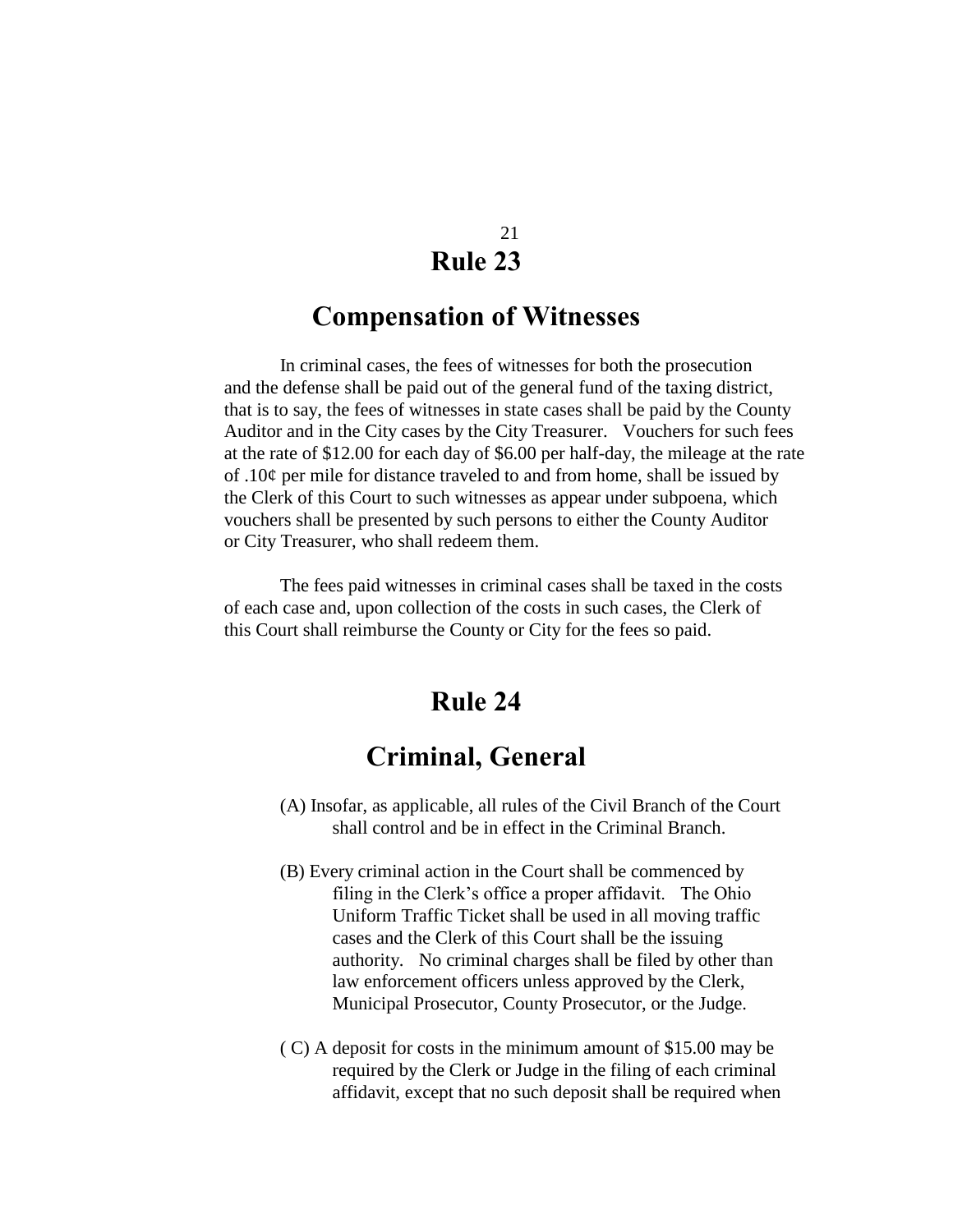affidavits are filed by law enforcement officers or a poverty affidavit is filed by complainant.

#### 22

# **Rule 24 Continued**

- (D) All cases in which affidavits are filed by law enforcement officers, the Municipal Prosecutor shall represent the prosecution if requested by such officers or by the Court, except felony matters. In all cases in which the complaining witness is not a law enforcement officer, the complaining witness may employ counsel in his behalf or he may request the presence of the Municipal Prosecutor, who shall appear on the case if he considers the case of sufficient importance to justify his or if his presence is requested by the Court.
- (E) All persons accused of bailable offenses shall be permitted to give proper bond as soon as reasonably possible and the sufficiency thereof shall be passed upon by the Clerk or the Judge, who shall abide by and follow all pertinent statutes or ordinances with respect thereto.
- (F) Juries in criminal cases shall consist of eight persons called as set forth in Rule 11.
- (G) It is ordered, adjudged and decreed that all defendants charged with a traffic offense or with a minor misdemeanor for which the penalty does not exceed a fine of \$150.00 may, within the time the defendant is ordered to appear before this Court, appear personally at the office of the Clerk of Court, or her designate, and upon signing a plea of guilty and a waiver of trial, in the form hereinafter set forth, pay a stated fine and stated cost.

 The Court shall establish a fine and bond schedule which shall list the fine and bond requirements for such traffic offense and minor misdemeanor which schedule shall be prominently posted in the place where such fines and costs are paid.

 A minor misdemeanor is an offense for which the potential penalty does not exceed a fine of \$150.00.

It is further ordered that the above referred to plea of guilty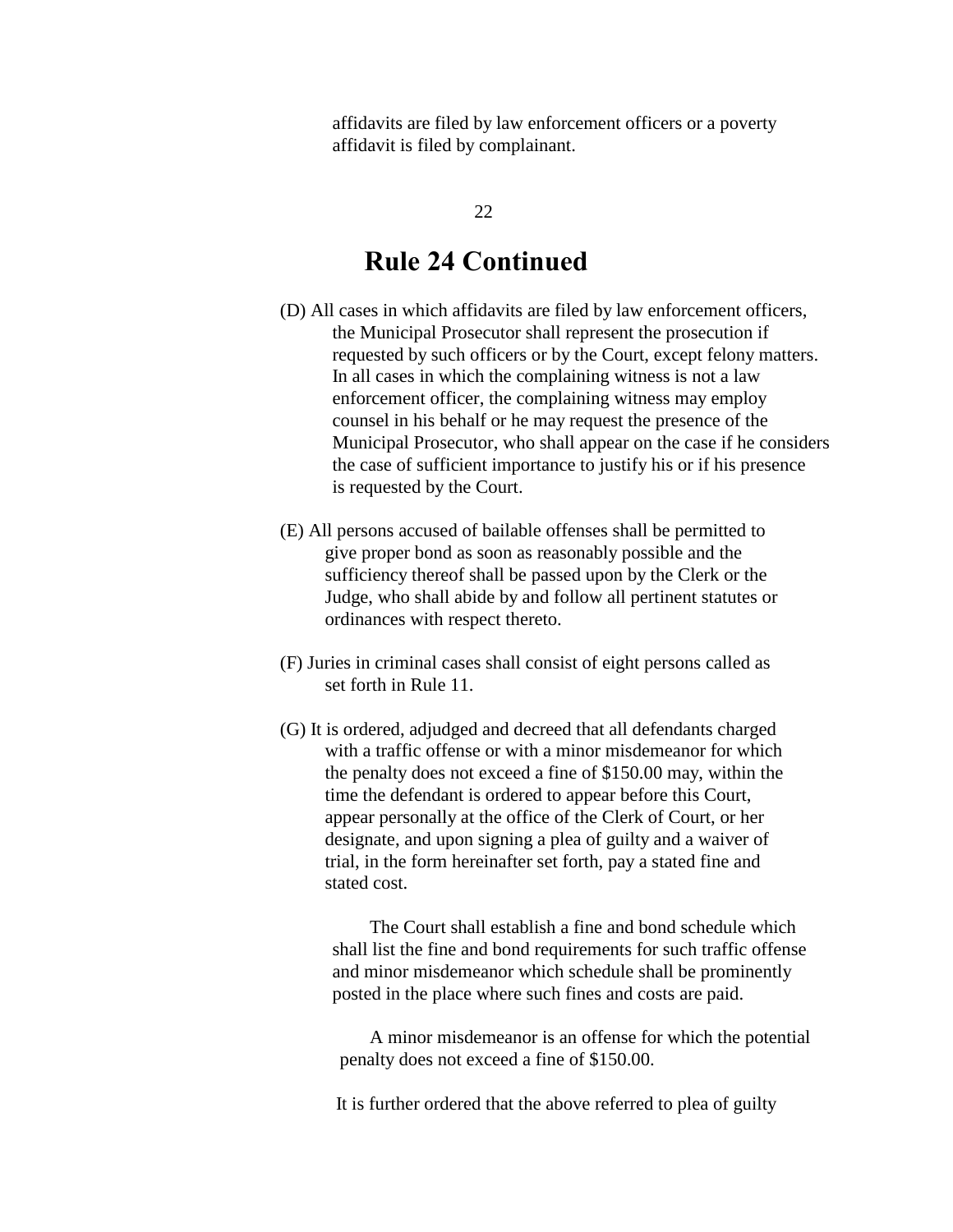and waiver shall be substantially in the following form:

23

# **Rule 24 Continued**

Date  $\Box$ 

CAUSE: Violation of Section \_\_\_\_\_\_\_\_\_\_\_\_\_\_\_\_\_\_\_\_\_\_\_\_\_\_\_\_\_\_\_\_ Of the (Ohio Revised Code) (Municipal Ordinance)

 In consideration of my not appearing in Court, I, the undersigned, do hereby enter my appearance for the offense charged and WAIVE the reading of the affidavit in the above named cause and the right to be present at the trial of said action, I hereby enter a plea of guilty and waive the right to prosecute, appeal or error proceedings. I understand the nature of the charge against me; I understand my right to have counsel and I WAIVE this rights and the right to a continuance. I WAIVE my right to trial before a judge or jury. I plead GUILTY to the charge being fully aware that my signature to this plea will have the same effect as a judgment of the Court (and that a record of it will be sent to the Ohio Bureau of Motor Vehicles) (exclude where appropriate).

 $\mathbb{S}$ Total Fine and Costs

\_\_\_\_\_\_\_\_\_\_\_\_\_\_\_\_\_\_\_\_\_\_\_\_\_

\_\_\_\_\_\_\_\_\_\_\_\_\_\_\_\_\_\_\_\_\_\_\_\_\_

\_\_\_\_\_\_\_\_\_\_\_\_\_\_\_\_\_\_\_\_\_\_\_\_\_

\_\_\_\_\_\_\_\_\_\_\_\_\_\_\_\_\_\_\_\_\_\_\_\_\_

\_\_\_\_\_\_\_\_\_\_\_\_\_\_\_\_\_\_\_\_\_\_\_\_\_

Receipt No.

Defendant's Signature

Address

Signature of Person Taking Waiver

Title (Clerk, Deputy Clerk, Deputy Bailiff)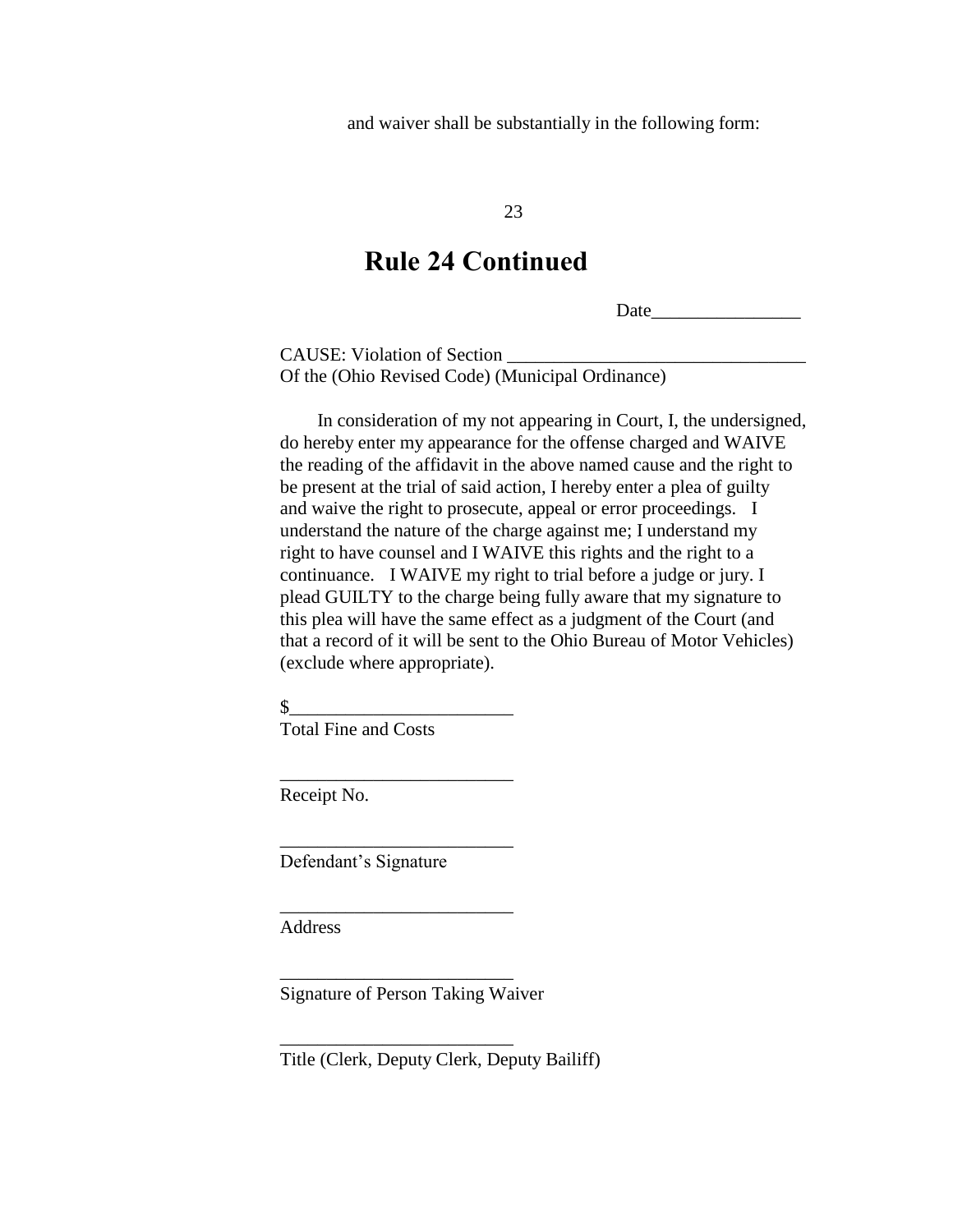# **Rule 24 Continued**

- (H) Every law enforcement officer shall, for the purpose of each case in which he appears, in discharge of his duties as such officer, be considered as an officer of this Court and entitled to such privileges and immunities as attached thereto, and shall be subject to the order of the Court.
- (I) Any person who disposes of or who solicits or knowingly aids in the disposition of a traffic ticket in any manner other than that authorized by the Court and these rules may be proceeded against for criminal contempt in the manner provided by law.
- (J) Reference is herein made to the Rules of Practice and Procedure in traffic cases for all courts inferior to Common Pleas Courts and and any amendments or supplements thereto as drafted and promulgated by the Supreme Court of Ohio, which rules shall prevail in case of conflict with the local rules herein set forth.

### **Rule 25**

# **Traffic Violations Bureau**

 In accordance with Ohio Traffic Rule 13, there is hereby established in the Upper Sandusky Municipal Court, a Traffic Violations Bureau with authority to process and dispose of those traffic offenses for which no court appearance is required by law, the Court, or the discretion of the arresting officer. The Chief Clerk is hereby appointed Violations Clerk with authority to delegate the duties of the office as the Clerk sees fit. A schedule of fines has been adopted and is available at the office of the Violations Clerk or Deputy Clerks authorized to accept waivers of trial and pleas of guilty. Such schedule is subject to change by the Municipal Judge.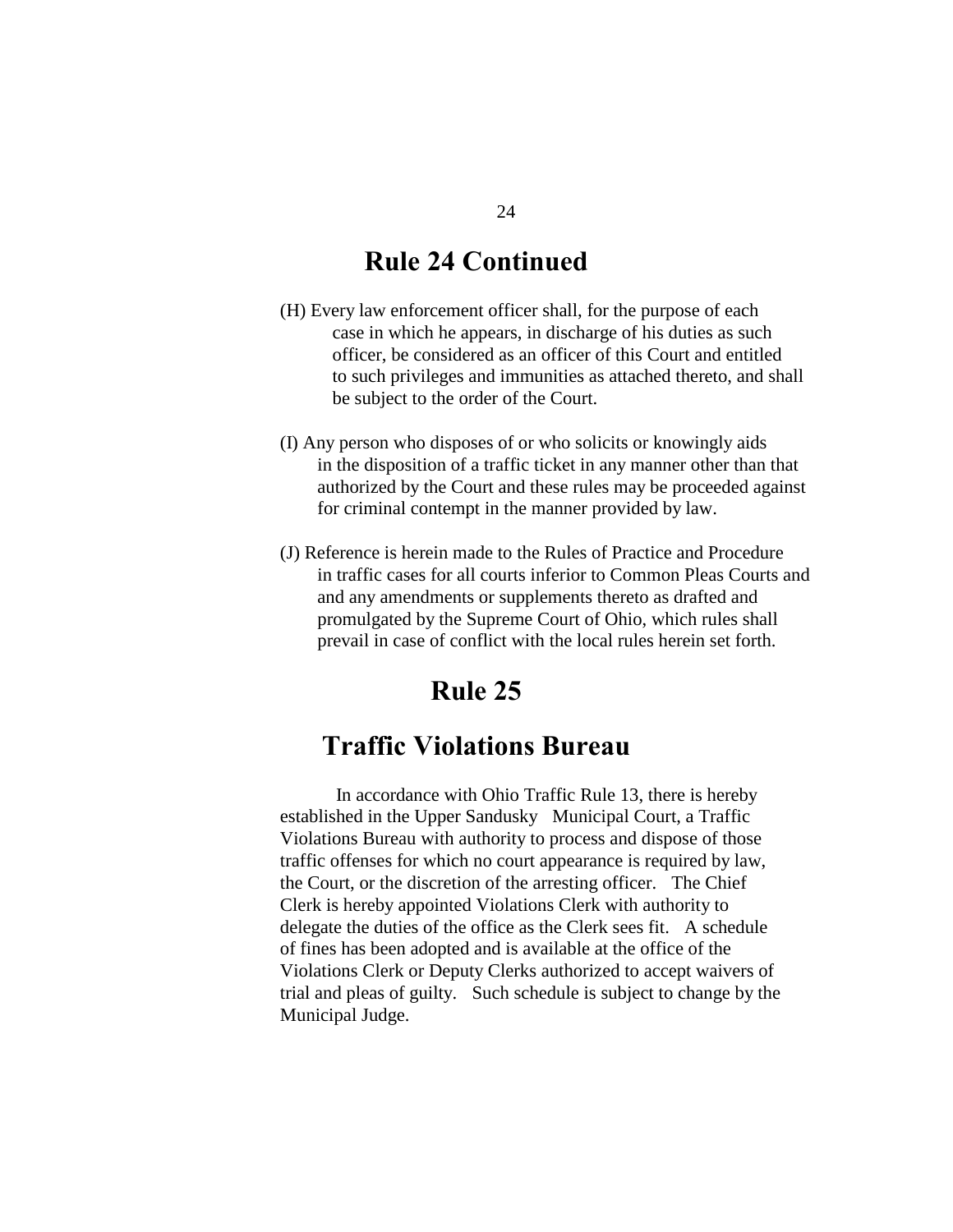# **LOCAL RULE 25.01**

USE OF ELECTRONICALLY PRODUCED TICKETS

 The use and filing of a ticket that is produced by computer or other electronic means is hereby authorized in the Upper Sandusky Municipal Court. The electronically produced ticket shall conform in all substantive respects to the Ohio Uniform Traffic Ticket set forth in the Ohio Traffic Rules' Appendix of Forms. If an electronically produced ticket is issued at the scene of an alleged offense, the issuing officer shall serve the defendant's paper copy of the ticket as required by Rule 3 (E) of the Ohio Traffic Rules.

 It is ORDERED, ADJUDGED AND DECREED that the preceding rule shall become effective August 15, 2014.

# **LOCAL RULE 25.02**

#### ACCEPTANCE OF E-CITATIONS

 The Upper Sandusky Municipal Court hereby authorizes the submission of electronic

citation data from the Ohio Department of Public Safety (ODPS). Henschen and Associates will host the server and allow this Court to download the e-Citation

25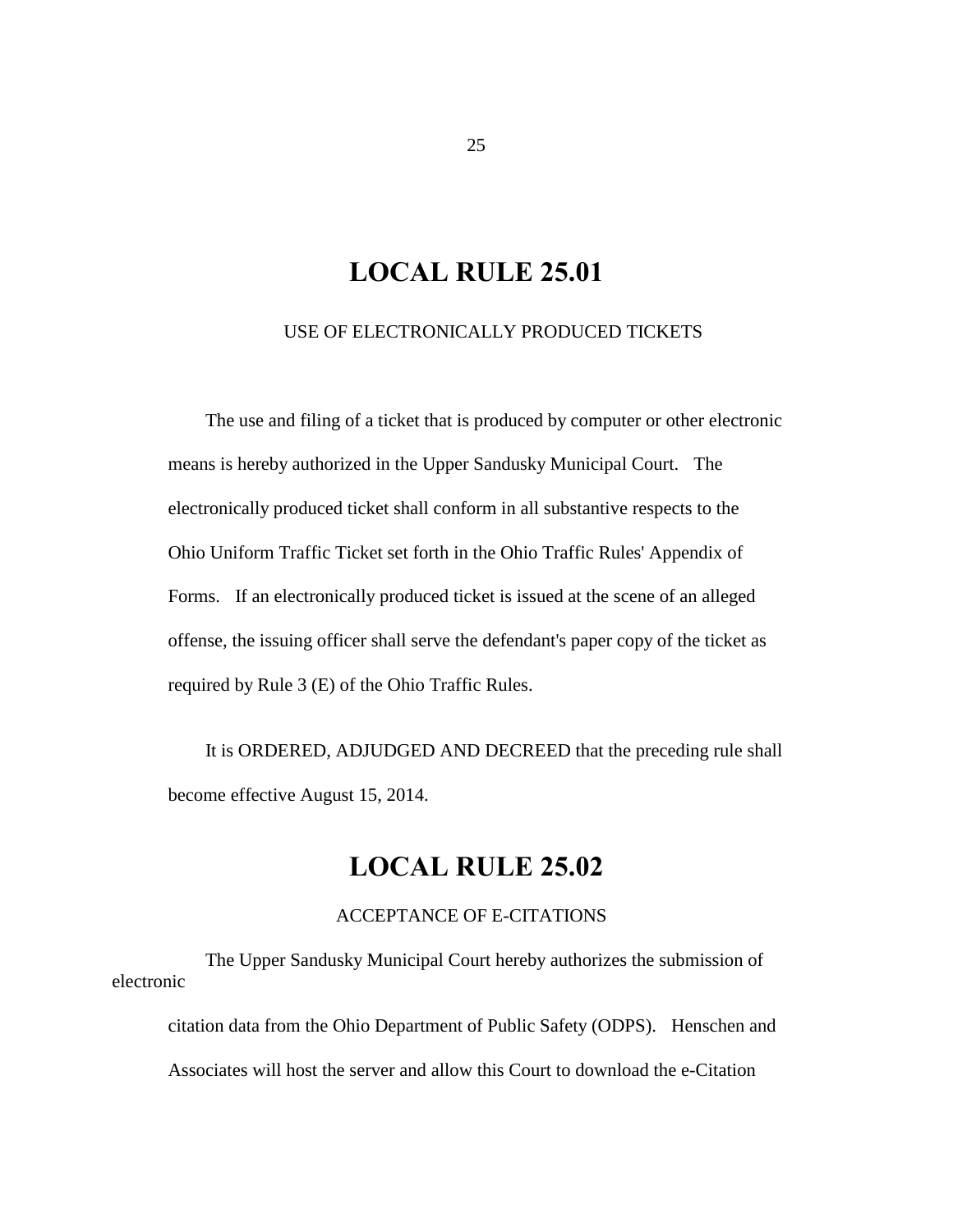information onto the Court's server.

 It is ORDERED, ADJUDGED AND DECREED that the preceding rule shall become

effective September 15, 2015

# 25.01 **Rule 26**

# **Minor Misdemeanor Violations Bureau**

In accordance with the Ohio Rules of Criminal Procedure 4.1, there is hereby established within the Upper Sandusky Municipal Court a Minor Misdemeanor Bureau, with the authority to process and dispose of minor misdemeanors other than traffic offenses for which no court appearance is required either at the discretion of the arresting officer of the Court. The Chief Clerk is hereby appointed Violations Clerk with authority to delegate the duties of this office as the Clerk sees fit. A schedule of fines has been adopted and is available at the office of the Violations Clerk or Deputy Clerks authorized to accept waivers of trial and pleas of guilty. Such schedule is subject to change by the Municipal Judge.

# **Rule 27**

# **Procedure In Criminal Jury Trial**

Juries in Criminal cases shall consist of eight persons. Jurors shall be chosen and summoned by the Jury Commissioners of the County as provided in Section 2315.01 - 2315.26 inclusive of the Revised Code and the number required shall be certified by the Clerk of the Court of Common Pleas.

Jury Demand must be filed ten (10) days prior to date of trial

Jurors shall be compensated at the rate of \$20.00 for each day or part thereof, for which their presence is required. The fees of all persons who appear in response to jury summons shall be paid by the City Treasurer/County Treasurer out of the General Fund and vouchers shall be issued to such persons by the Clerk of this Court and such vouchers shall be redeemed by check. The fees of the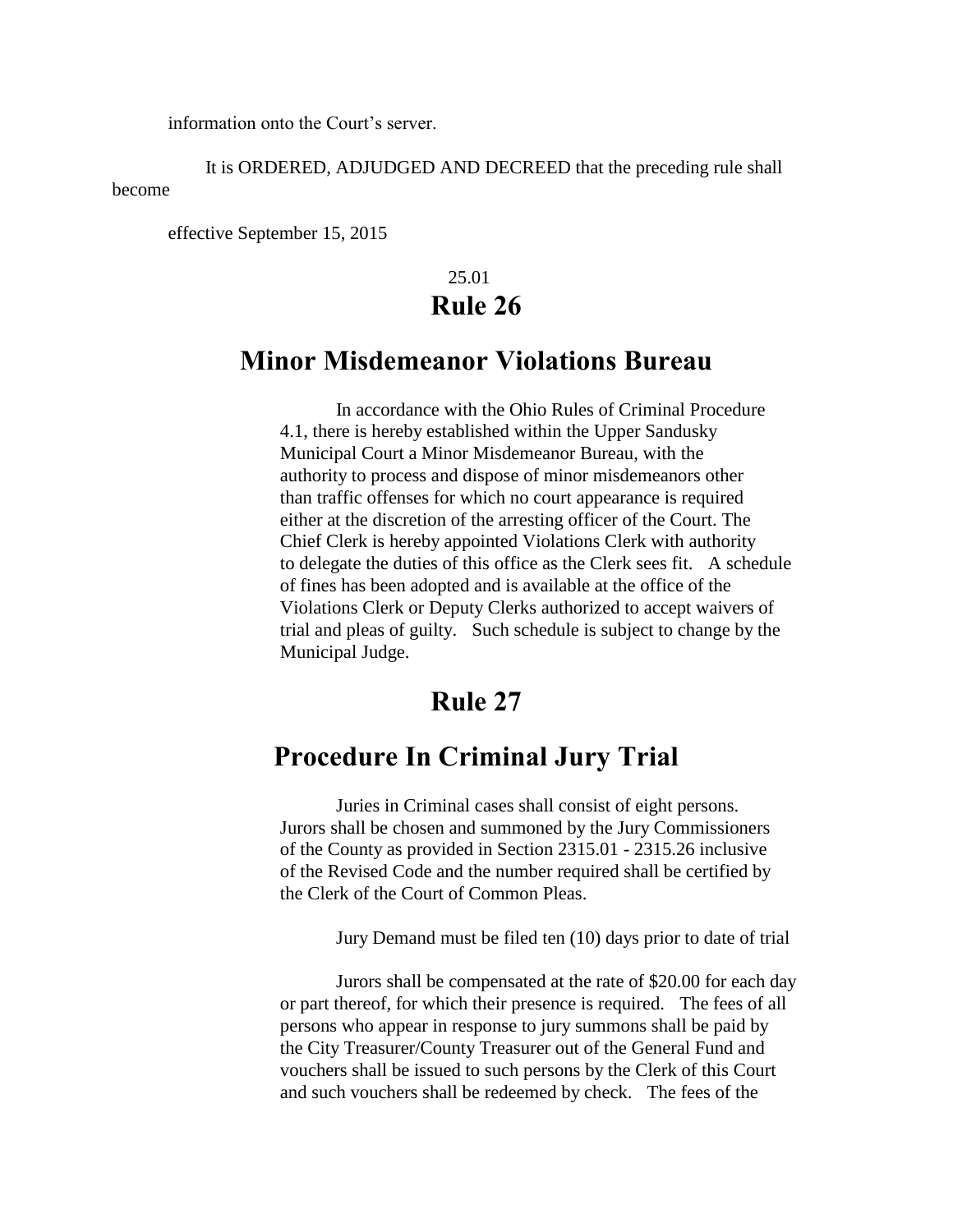persons who serve shall be taxes in the court costs and paid by the losing party and upon collection of the costs, the Clerk of this Court shall make reimbursement to the City/County Treasurer.

Upon Jurors having been served their summons for jury duty and trial being cancelled a fee of \$50.00 shall be assessed as costs and paid by the Defendant.

26

# **Rule 28**

# **Local Court Security**

The Upper Sandusky Municipal Court is charged with dispensing justice, resolving disputes, and protecting the constitutional rights of those who appear before the Court.

Accordingly, appropriate levels of security should exist in the Court to protect the integrity of Court procedures, protect the rights of individuals before it, deter those who would take violent acts against the Court or litigants, sustain the proper decorum and dignity of the Court, and assure that Court facilities are secure for all those who visit and work there.

Therefore, pursuant to the Rules of Superintendence for the Upper Sandusky Municipal Court, Court Rule Part V; Rule 26, the Court establishes as follows:

The Court has appointed a Local Security Advisory Committee, consisting of one representative of each for the following groups: Mayor of the City of Upper Sandusky, law enforcement responsible for court security, Ronald Gottfried, and City Council Member, funding authority, Branson Miller Court Liaison.

The Court shall implement a local Security Police and Procedure Plan by July 1, 1996 which plan shall address the Ohio Court Security Standards adopted by The Supreme Court of Ohio on October 17, 1994.

The Local Court Security Advisory Committee shall adopt a Security Operations Manual, which manual shall establish written directives for the purpose of ensuring security within the Court while maintaining accessibility to the community.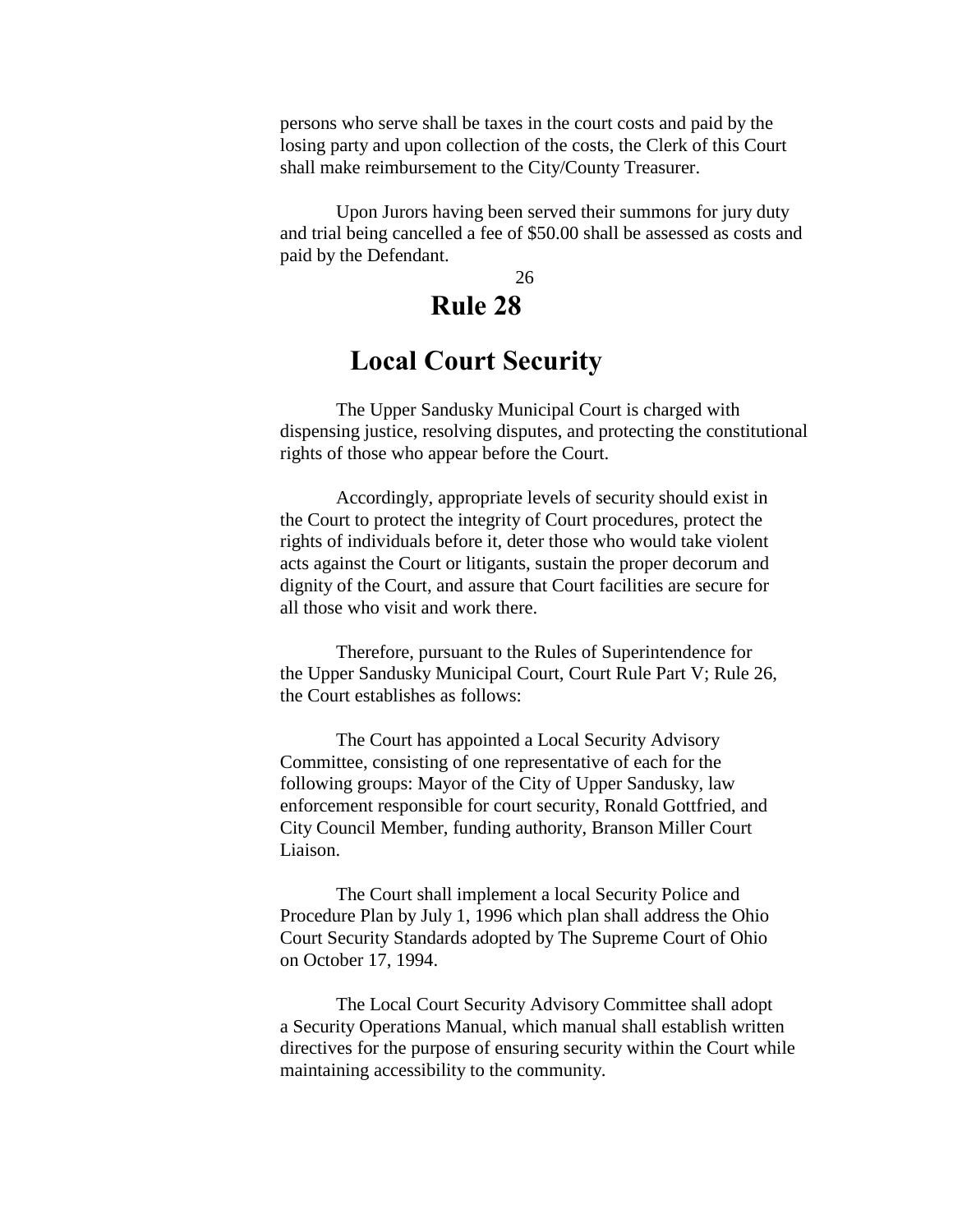# **Amendment To Rule 28**

The Upper Sandusky Municipal Court is charged with dispensing justice, resolving disputes, and protecting the constitutional rights of those who appear before the Court.

Accordingly, appropriate levels of security should exist in the Court to protect the integrity of Court procedures, protect the rights of individuals before it, deter those who would take violent action against the Court or litigants, sustain the proper decorum and dignity of the Court, and assure that Court facilities are secure for all those who visit and work there.

Therefore, pursuant to the Rules of Superintendence for the Upper Sandusky Municipal Court, Court Rule Part V; Rule 26, previously entered on May 16, 1996 is amended as follows:

The Court appoints a Local Security Advisory Committee, consisting of one representative of each of the following groups:

Mayor of the City of Upper Sandusky, OH or his representative,

Chief of Police of the Upper Sandusky Police Department or his representative, being the agency responsible for court security.

Ronald E. Gottfried, Chief Probation Officer of the Upper Sandusky Municipal Court.

Member of the Upper Sandusky City Council, being the funding authority for the Court.

Laurie Scheck, Attorney At Law, member of the Wyandot County Bar Association.

Marilyn Lee, as a representative of Beta Usando Literary Club of Upper Sandusky, being a member of a community group.

27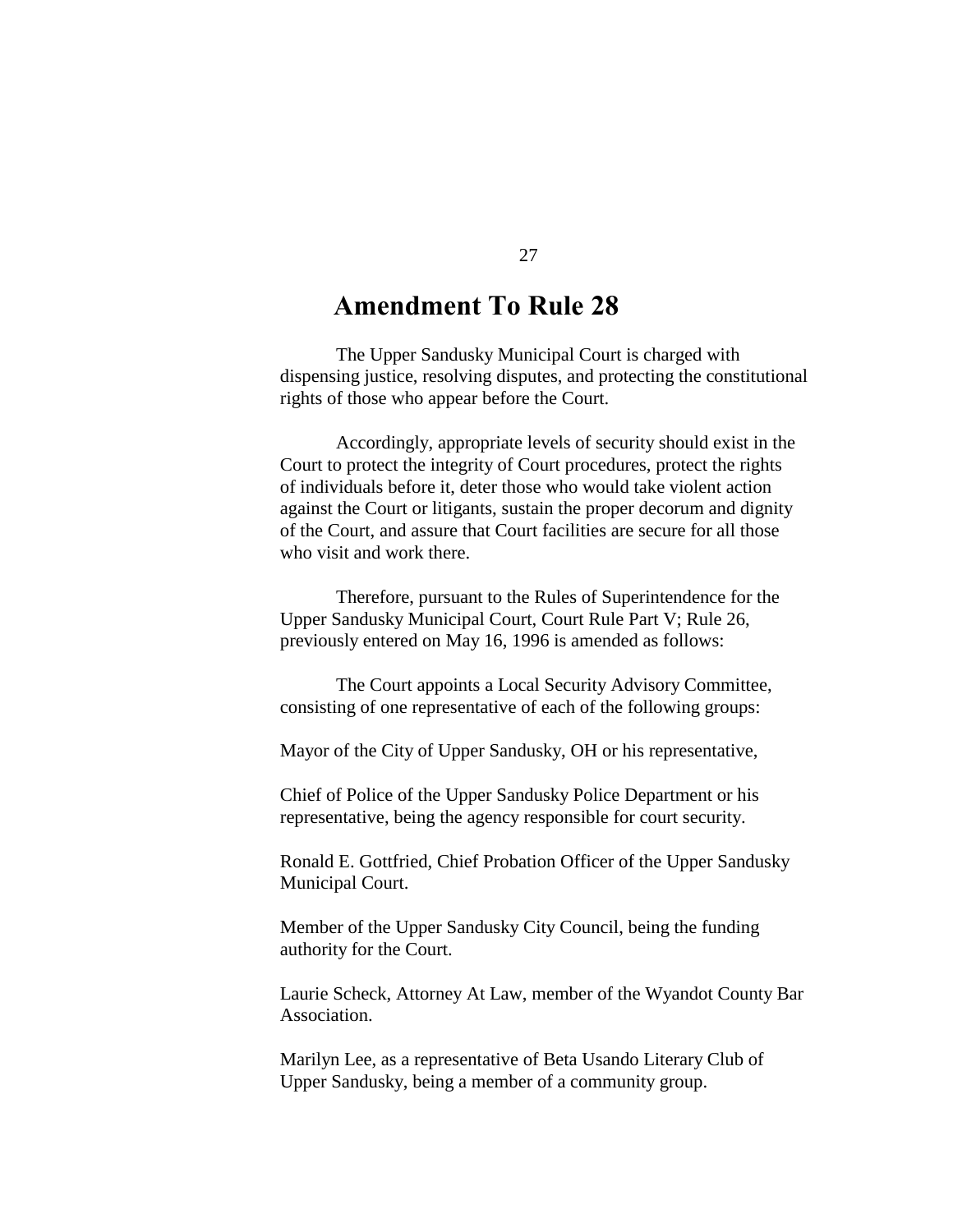The Court has implemented as a local Security Police and Procedure plan as of July 1, 1996 which plan addresses the Ohio Court Security Standards adopted by the Ohio Supreme Court on October 17, 1994.

28

# **Amendment to Rule 28 Continued**

The Local Court Security Advisory Committee shall adopt a Security Operations Manual, which manual shall establish written directives for the purpose of ensuring security within the Court while maintaining accessibility to the community.

# **LOCAL RULE 29**

# **SUPREME COURT WEBSITE LOGIN CREDENTIALS**

The Clerk of Courts shall submit, in electronic format, via the Ohio Supreme Court website reports as required by Supreme Court Sup.R. 37.01 through 37.03. The reports shall be as prescribed by the Supreme Court and submitted no later than the fifteenth day after the close of the reporting period. Only the Judge/Administrative Judge and the Clerk of Courts shall have access to the Supreme Court website login credentials. The Judge/Administrative Judge and the Clerk of Courts shall take all necessary steps to ensure and maintain the security of the Supreme Court website login credentials.